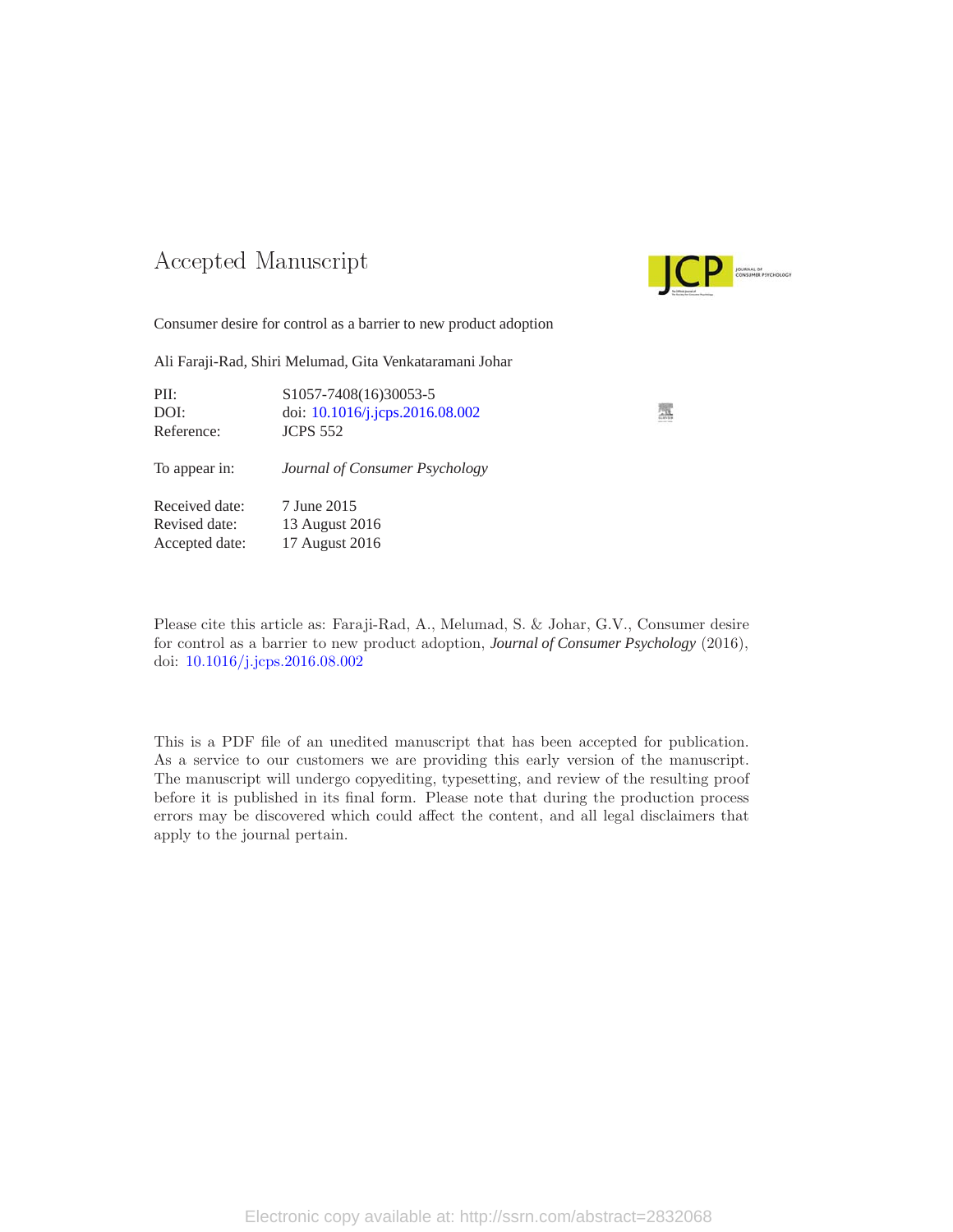#### DESIRE FOR CONTROL AND NEW PRODUCT ACCEPTANCE 2

Consumer Desire for Control as a Barrier to New Product Adoption

Ali Faraji-Rad

Nanyang Technological University, Singapore

Shiri Melumad

Gita Venkataramani Johar

Columbia University, USA

Author Note

Ali Faraji-Rad<br>
Nanyang Technological University, Singapore<br>
Shiri Melumad<br>
Gita Venkataramani Johar<br>
Columbia University, USA<br>
Author Note<br>
ii-Rad, Nanyang Business School and Institute on Asian Consulogical University, 5 Ali Faraji-Rad, Nanyang Business School and Institute on Asian Consumer Insight, Nanyang Technological University, 50 Nanyang Avenue, Singapore 639672. Shiri Melumad and Gita V. Johar, Graduate School of Business, Columbia University, 3022 Broadway, New York, NY, 10027, USA. The research was supported by a grant from Institute on Asian Consumer Insight, Nanyang Technological University, Singapore and the Columbia Business School Research Fund. Correspondence may be addressed to Ali Faraji-Rad, Nanyang Technological University (afaraji-rad@ntu.edu.sg).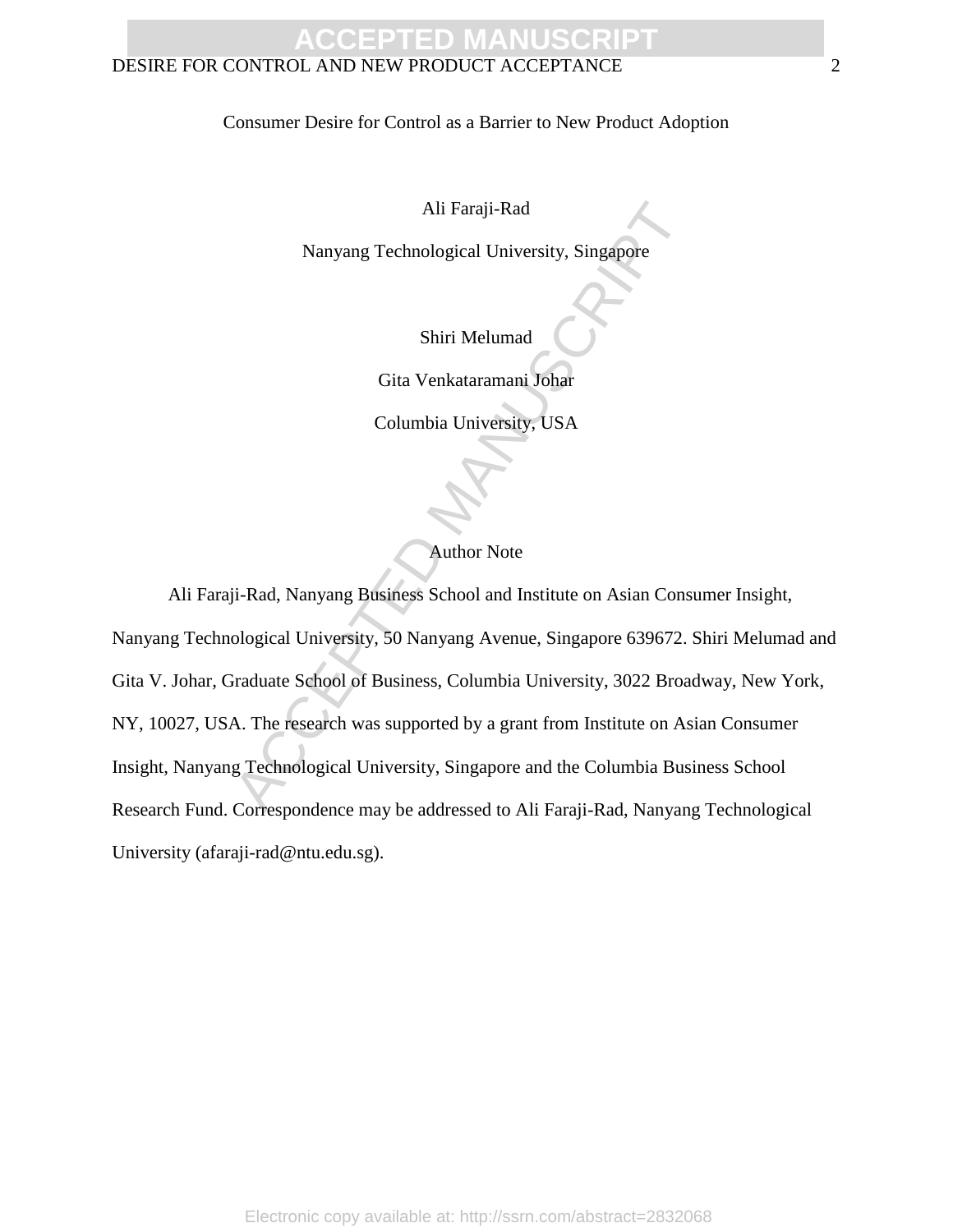#### DESIRE FOR CONTROL AND NEW PRODUCT ACCEPTANCE 3

#### Abstract

This research examines the relationship between desire for control and acceptance of new products. We hypothesize that desire for control—the need to personally control outcomes in one's life—acts as a barrier to new product acceptance. Three experiments provide support for this hypothesis. This effect holds when desire for control is high as a dispositional trait (Studies 1 and 3) and when it is situationally induced (Study 2). We also identify an intervention to increase new product acceptance based on the idea that new products threaten one's sense of control. Specifically, framing new products as potentially increasing one's sense of control increases acceptance of new products by those high in desire for control (Study 3). This finding offers some evidence for the underlying process and helps guide managerial actions.

PEDICT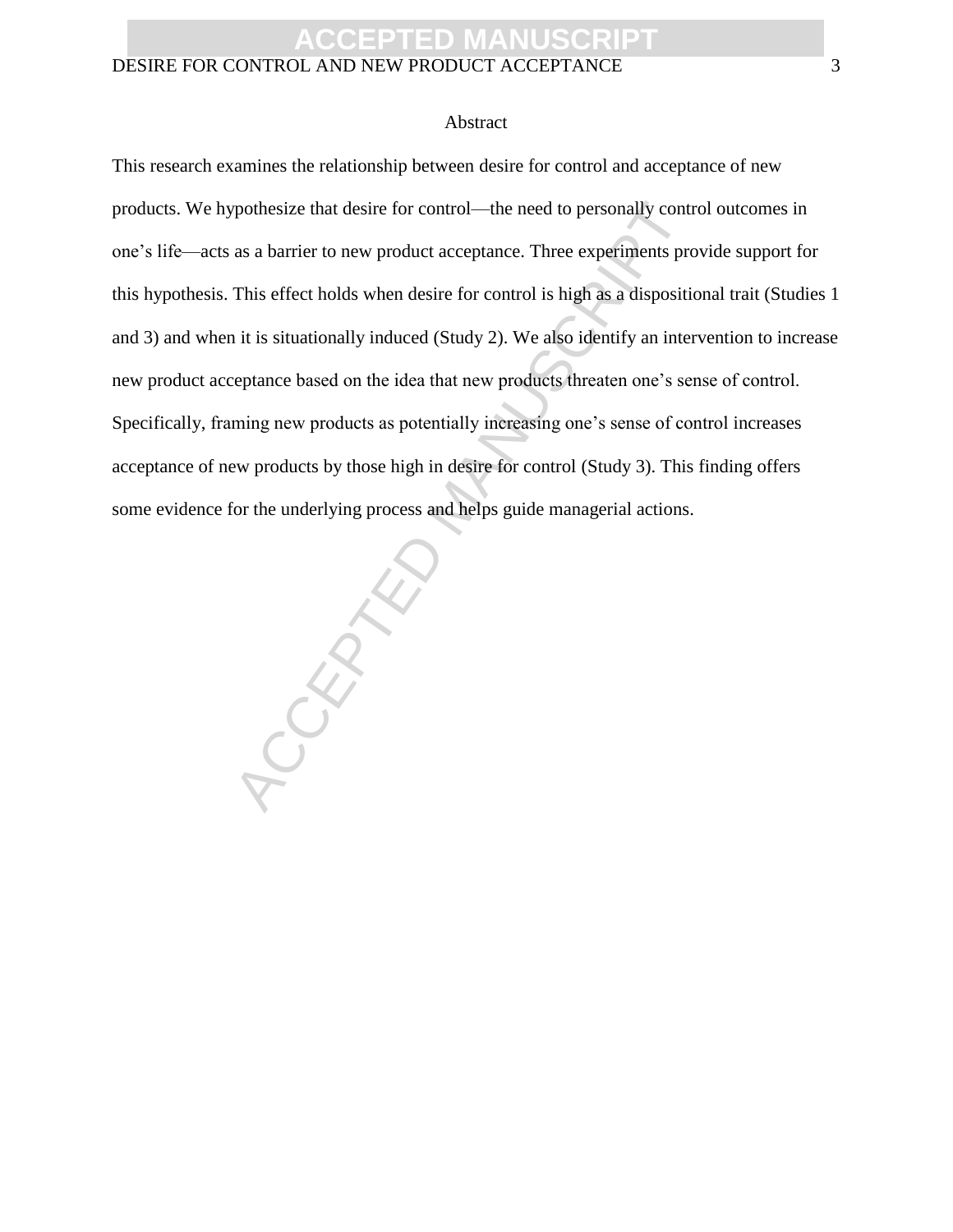#### DESIRE FOR CONTROL AND NEW PRODUCT ACCEPTANCE 4

Desire for control is an innate motive or need to personally exert control over one's surrounding environment and to produce desired results (Leotti, Iyengar, & Ochsner, 2010; Kelly, 1955). This desire has been identified as a fundamental motivator of people's decisions and behaviors (Higgins, 2012; Leotti et al., 2010; Miller, 1979). Individual dispositions and situational factors can influence the degree to which a person desires control. A natural corollary of desire for control is that the more people desire control, the more likely they are to avoid situations that require relinquishing control (Burger, 1992; Hui & Bateson, 1991).

is desire has been identified as a fundamental motivator of pediations, 2012; Leotti et al., 2010; Miller, 1979). Individual dis<br>
rs can influence the degree to which a person desires control.<br>
turol is that the more peopl In a consumption context, higher desire for control has been shown to increase consumers' preference for larger assortment sizes (Inesi et al., 2011), "lucky" products (Hamerman & Johar, 2013), and high-effort products (Cutright & Samper, 2014). In this research we examine whether desire for control influences one other important type of consumption decision, namely the willingness to accept new (vs. traditional) products (Gourville, 2006). The term "new products" refers to any product that is perceived as novel or unfamiliar by an individual consumer. We posit that consumers perceive a loss of control associated with the potential consumption of a new product. As a result, we hypothesize that high desire for control acts as a barrier to the acceptance of new (vs. traditional) products. We further propose that this obstacle to new product acceptance can be overcome by framing new products as having the capacity to increase one's sense of control.

#### **Desire for Control and New Product Acceptance**

Firms spend billions of dollars developing and marketing new products. Nevertheless, new products face persistently high failure rates. Over the past few decades, 40% to 90% of new products across different product categories have failed (Castellion & Markham, 2013; Dillon & Lafley, 2011; Ernest & Young, 2011; Gourville, 2006). These odds have remained stable over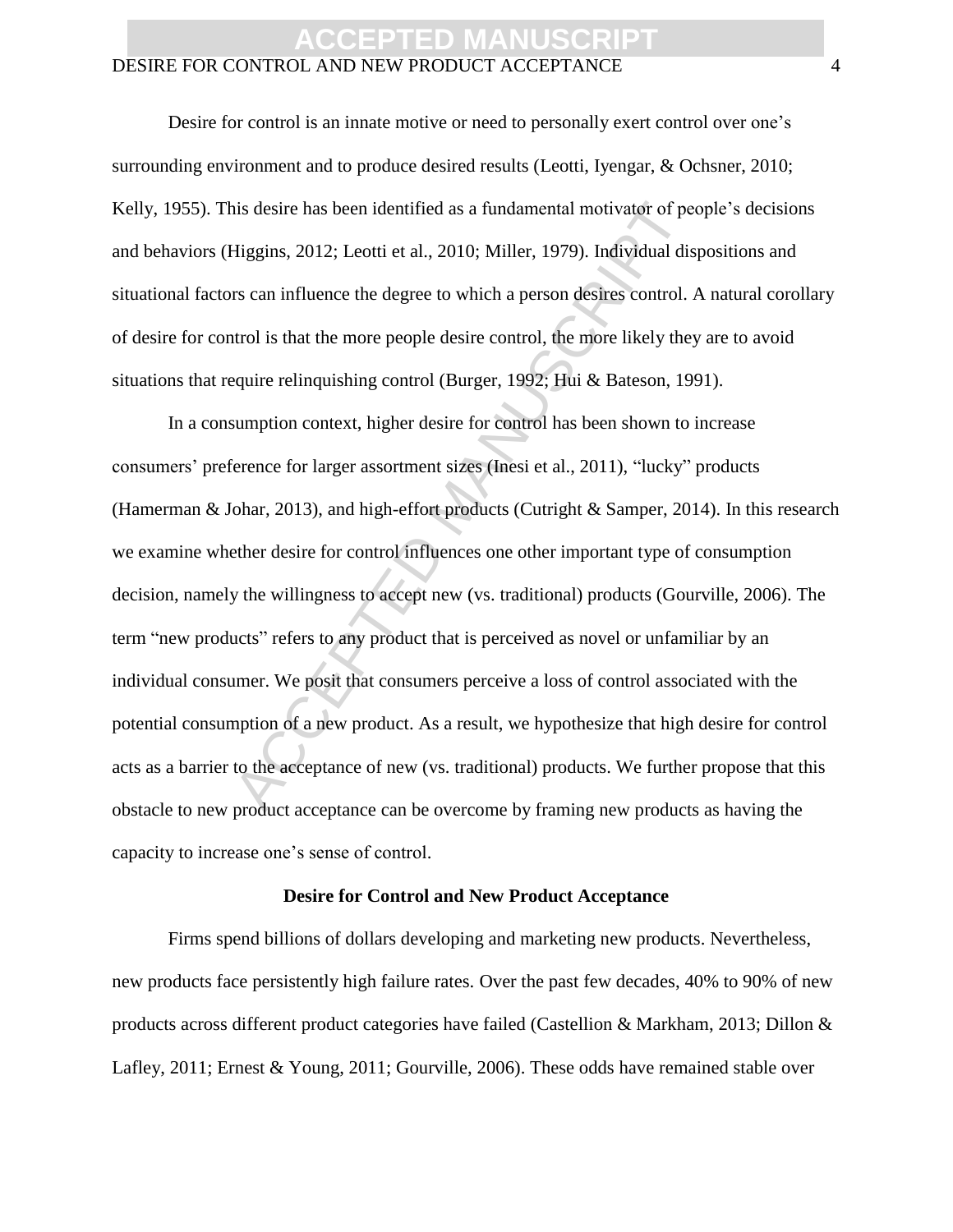#### DESIRE FOR CONTROL AND NEW PRODUCT ACCEPTANCE 5

time, suggesting that transient factors such as the economic climate cannot fully account for such high failure rates (Gatignon & Robertson, 1989; Mukherjee & Hoyer, 2001). Research has revealed that more stable, psychological factors can often act as barriers to new product acceptance. For example, consumers tend to be less accepting of a new product if they are unable to mentally simulate its use (Zhao, Hoeffler, & Dahl, 2009), or if it is incongruent with consumers' extant product category schemas (Jhang, Grant, & Campbell, 2012).

or stable, psychological factors can often act as barriers to nev<br>example, consumers tend to be less accepting of a new produc<br>alate its use (Zhao, Hoeffler, & Dahl, 2009), or if it is incongru<br>nt product category schemas We identify another potential psychological barrier to new product acceptance—the degree to which consumers desire control. As explained, desire for control is the need to *personally* exert control over one's surrounding environment. Both dispositional and situational factors can influence individuals' desire for control. Individual differences in desire for control can be reliably measured (Burger & Cooper, 1979). Prior work has shown that when situational factors reduce people's sense of control, a drive state is created that momentarily increases the desire for control (Cutright & Samper, 2014; Kay et al., 2009). The desire for control construct is distinct from risk aversion, which is defined as the likelihood of engaging in risky activities or decisions (Blais & Weber, 2006; Hammond & Horswill, 2001; Skinner, 1996; Woodward & Wallston, 1987). Desire for control is also different from locus of control, which is one's *belief* about whether events are controlled by external sources (i.e., luck, higher power) or the self (Rotter, 1966). Locus of control does not necessarily capture one's *desire* to personally control those events. Self-efficacy is one's belief in one's *ability* to influence events (regardless of whether one desires to personally control these events) (Bandura, 1977). Need for cognitive closure is the need to find an answer to end information processing specifically (Roets & Van Hiel, 2011). Therefore, desire for control is conceptually distinct from self-efficacy and need for cognitive closure as well.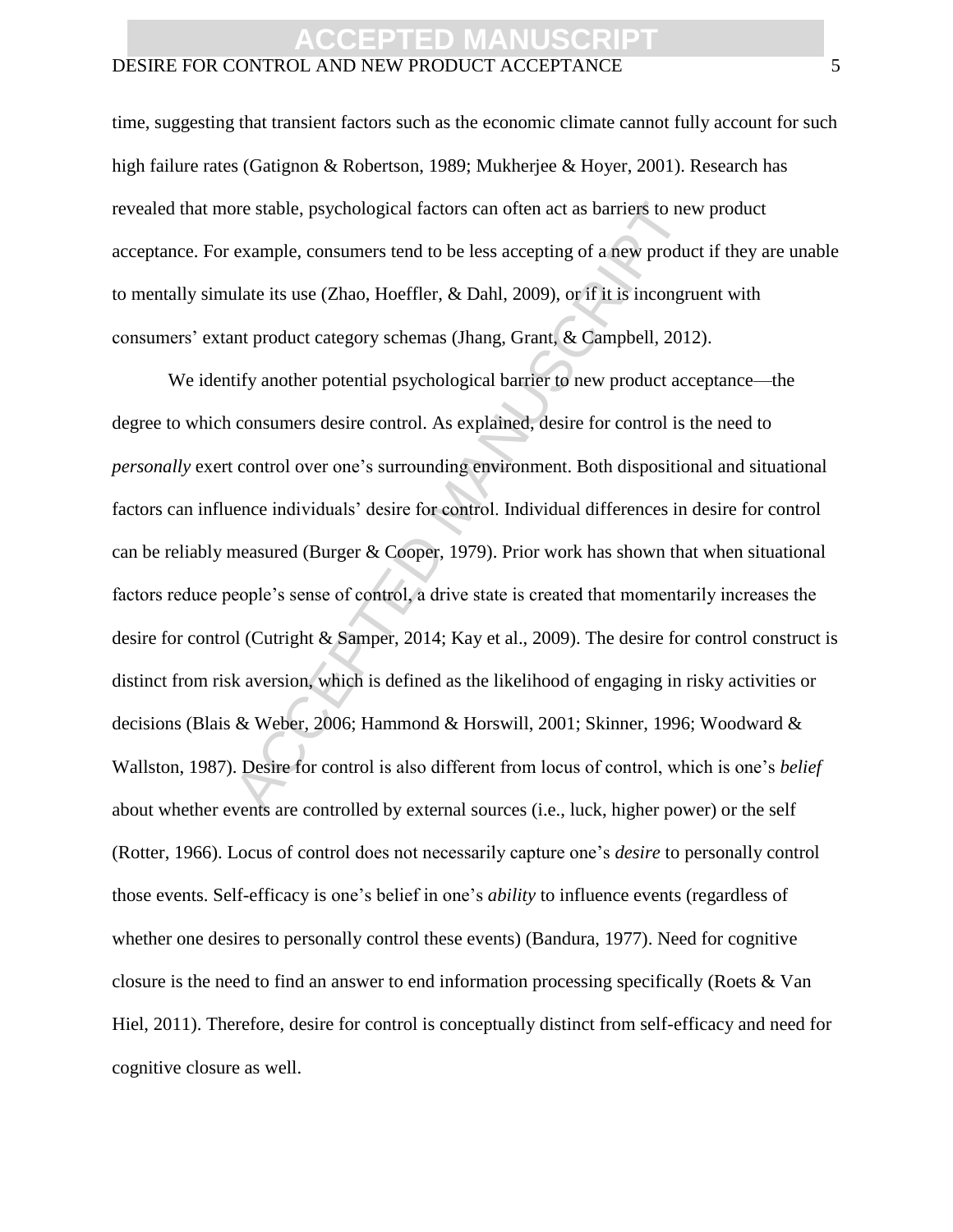#### DESIRE FOR CONTROL AND NEW PRODUCT ACCEPTANCE 6

duct may entail changing prior routines or behaviors (e.g. Hoe<br>g one's sense of mastery and control over the external environ<br>ult, consumers with higher desire for control may be less accep<br>dly, new products are also often Although we focus on documenting the effect of desire for control on acceptance of new products, we speculate that two complementary explanations might account for this effect. First, using a new product may entail changing prior routines or behaviors (e.g. Hoeffler, 2003), thereby reducing one's sense of mastery and control over the external environment (Skinner, 1996). As a result, consumers with higher desire for control may be less accepting of new products. Relatedly, new products are also often incongruent with consumers' prior cognitive categories or schemas (Jhang et al., 2012). Products that do not fit preexisting cognitive categories are harder to make sense of and cause more uncertainty (Jhang et al., 2012; Kagan, 1972), resulting in a lower sense of control over the environment. In sum, given that new products could pose a threat to one's perceived sense of control, we propose that consumers with higher desire for control will be less likely to accept new (vs. traditional) products. In contrast, a perceived threat to control posed by new (vs. traditional) products should not impact acceptance among consumers with lower desire for control. We test these hypotheses in our studies. If people with high desire for control are less willing to accept a new product because it threatens their sense of control, then framing the product as one that increases a sense of control should attenuate this effect. This finding would also provide process support for our proposed explanation. We test this proposition in Study 3.

#### **Study 1**

The purpose of Study 1 was to provide an initial test of the hypothesis that higher levels of trait desire for control are associated with lower rates of acceptance of new (vs. traditional) products.

#### **Participants and Method**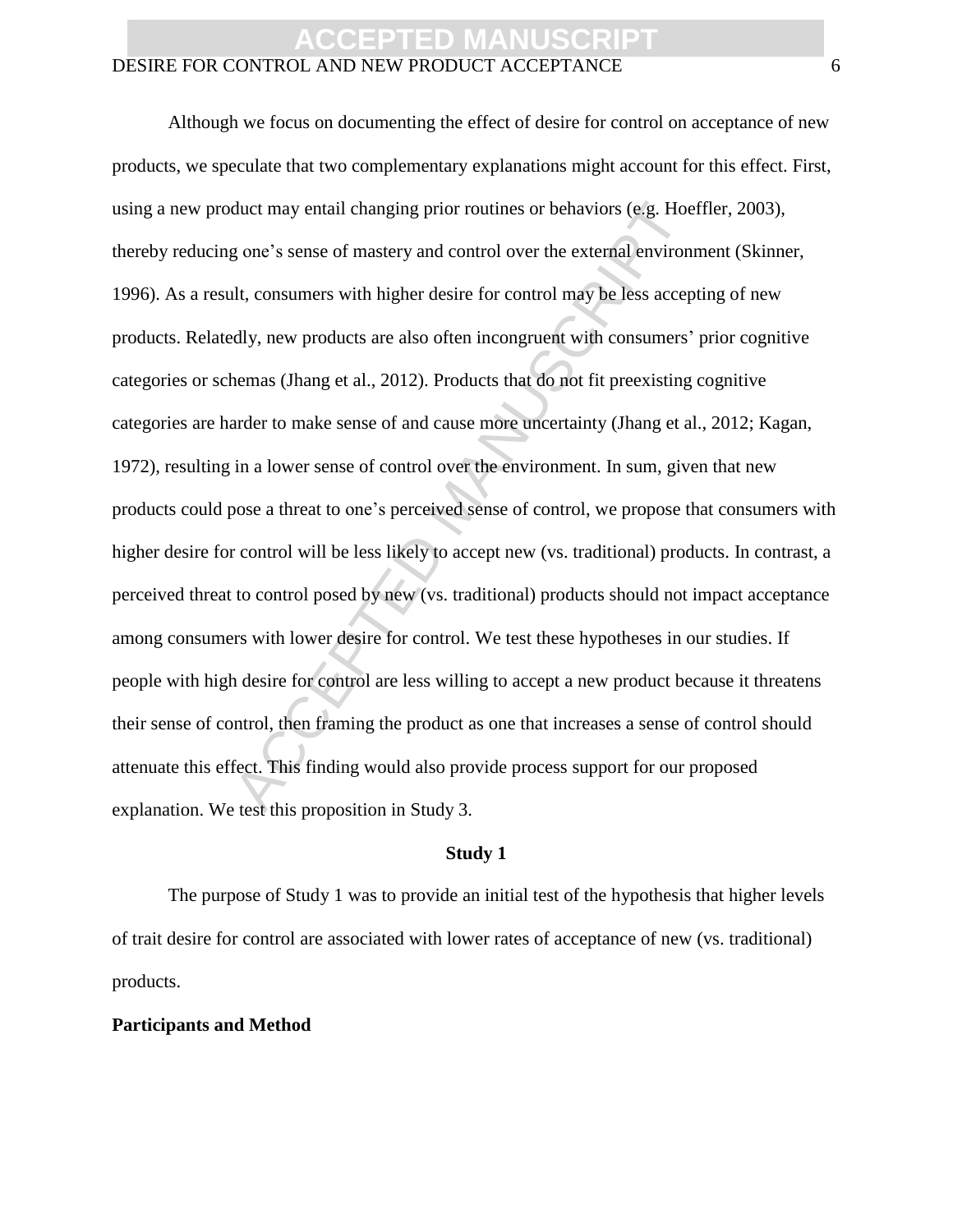#### DESIRE FOR CONTROL AND NEW PRODUCT ACCEPTANCE 7

ie session participants completed Burger and Cooper's (1979)<br>
which is the most widely used measure of desire for control (see<br>
leted a filler task consisting of over 50 additional personality i<br>
Singelis, 1994). All part Two hundred and sixty four MTurk participants ( $M_{Age} = 35.37$ ,  $SD = 12.49$ , 54.2% females) were randomly assigned to either the new-product or the traditional-product condition. At the start of the session participants completed Burger and Cooper's (1979) Desirability of Control scale, which is the most widely used measure of desire for control (see Appendix I). Then they completed a filler task consisting of over 50 additional personality items (Vallacher & Wegner, 1989; Singelis, 1994). All participants were then presented with information about a product – toothpaste – that consisted of a headline and four bullet-pointed pieces of information. Three of these bullet-points were held constant across conditions (minty taste, non-fluoride, animal-friendly development processes). In the new-product condition, the headline read "The New Formula Toothpaste," and the first bullet-point described the toothpaste as keeping teeth white with a *new* whitening formula. In the traditional-product condition the headline read "The Classic Formula Toothpaste," and the first bullet-point described the toothpaste as keeping teeth white with a *classic* whitening formula. A separate pretest confirmed that the manipulation influences the product's perceived newness and familiarity as expected, but does not impact its perceived quality or status, or feelings of disgust. Details of this pretest, as well as subsequent pretests, are presented in the technical appendix.

As a measure of acceptance of the product, participants indicated whether they would consider buying the toothpaste on a dichotomous "yes" (coded 1) versus "no" (coded 0) scale. Participants were also asked whether they could guess the purpose of the study, which none of them were able to do.

#### **Results and Discussion**

A logistic regression with condition (-1: traditional; 1: new), desire for control (meancentered), and their interaction as predictors indicated greater willingness to buy the traditional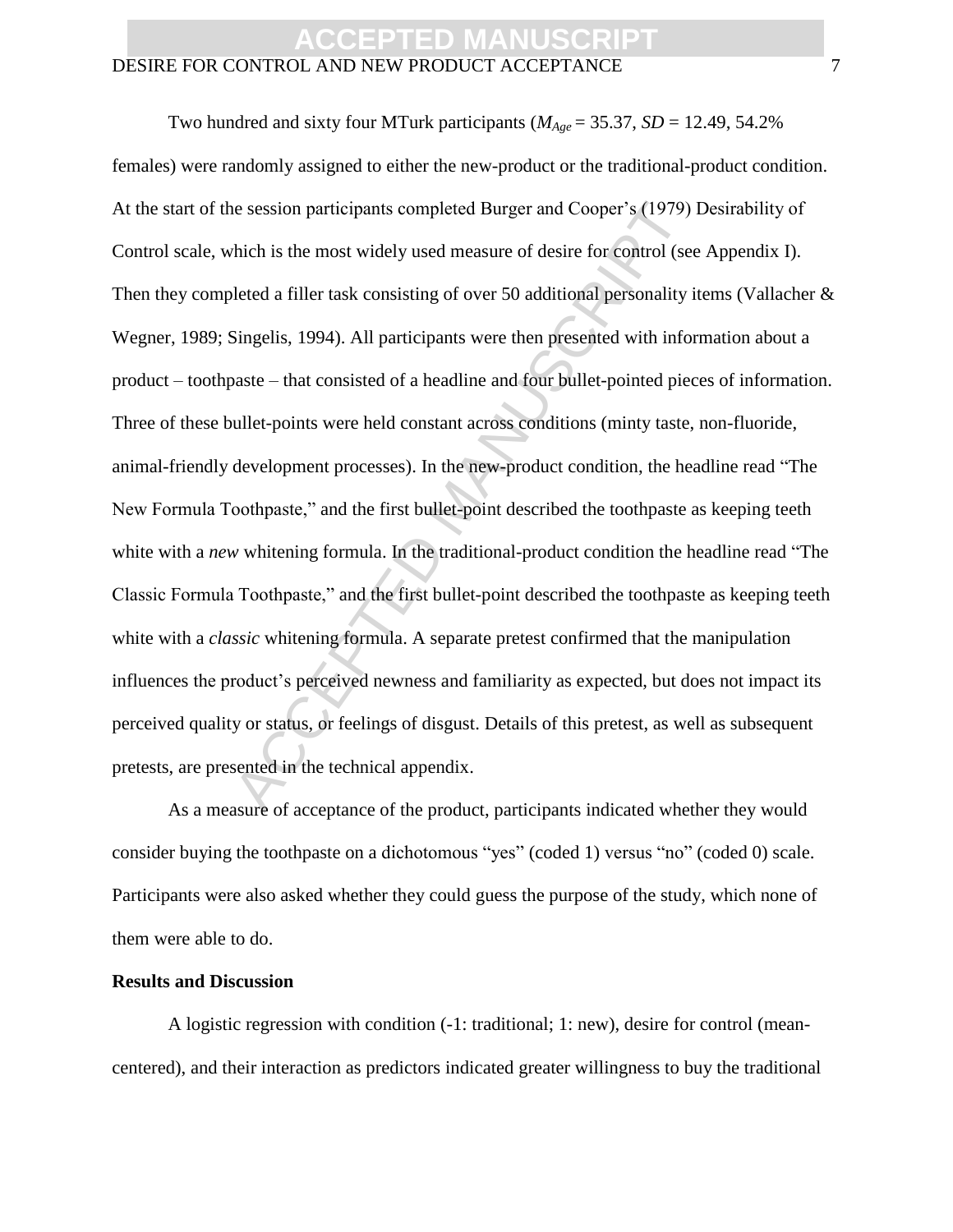#### DESIRE FOR CONTROL AND NEW PRODUCT ACCEPTANCE 8

dight analysis revealed that, as predicted, among participants vandard deviation above the mean), willingness to consider the for the traditional product ( $\beta = -0.742$ , Wald  $\chi^2(1) = 9.76$ ,  $p =$  nts with lower desire for product than the new product ( $\beta$  = -0.366, Wald  $\chi^2$  (1) = 4.48,  $p = .034$ ). Importantly, this main effect was moderated by desire for control ( $\beta$  = -0.580, Wald  $\chi^2$  (1) = 4.83, *p* = .028). As shown in Figure 1, spotlight analysis revealed that, as predicted, among participants with higher desire for control (1 standard deviation above the mean), willingness to consider the new product was lower than that for the traditional product ( $\beta$  = -0.742, Wald  $\chi^2$  (1) = 9.76, *p* = .002). In contrast, among participants with lower desire for control (1 standard deviation below the mean), newness of the product did not affect willingness ( $\beta$  = -0.011, Wald  $\chi^2(1)$  = 0.002, *p* = .996). Viewed from a different perspective, participants with higher desire for control reported lower willingness to buy the new product relative to participants with lower desire for control ( $\beta$  = -0.917, Wald  $\chi^2$  (1) = 6.92, *p* = .009). In contrast, participants with higher desire for control reported a similar willingness to buy the traditional product as participants with lower desire for control ( $\beta$  = 0.244, Wald  $\chi^2$  (1) = 0.38, *p* = .538). There was no main effect of desire for control (*p*-value = .203). These results provide initial evidence that higher desire for control is associated with lower willingness to accept new products.

#### **Study 2**

The purpose of Study 2 was to test whether findings from Study 1 would conceptually replicate if desire for control was manipulated rather than measured. This allows us to pin down the causal role of desire for control and rule out the alternative explanation that an unknown correlate of desire for control produced the results observed in Study 1.

#### **Participants and Method**

One hundred and twenty three MTurk participants (*MAge* = 37.39, *SD* = 13.49, 48% females) were randomly assigned to either the high or the low desire for control condition. First, under the guise of a study aimed at compiling a database of people's daily experiences and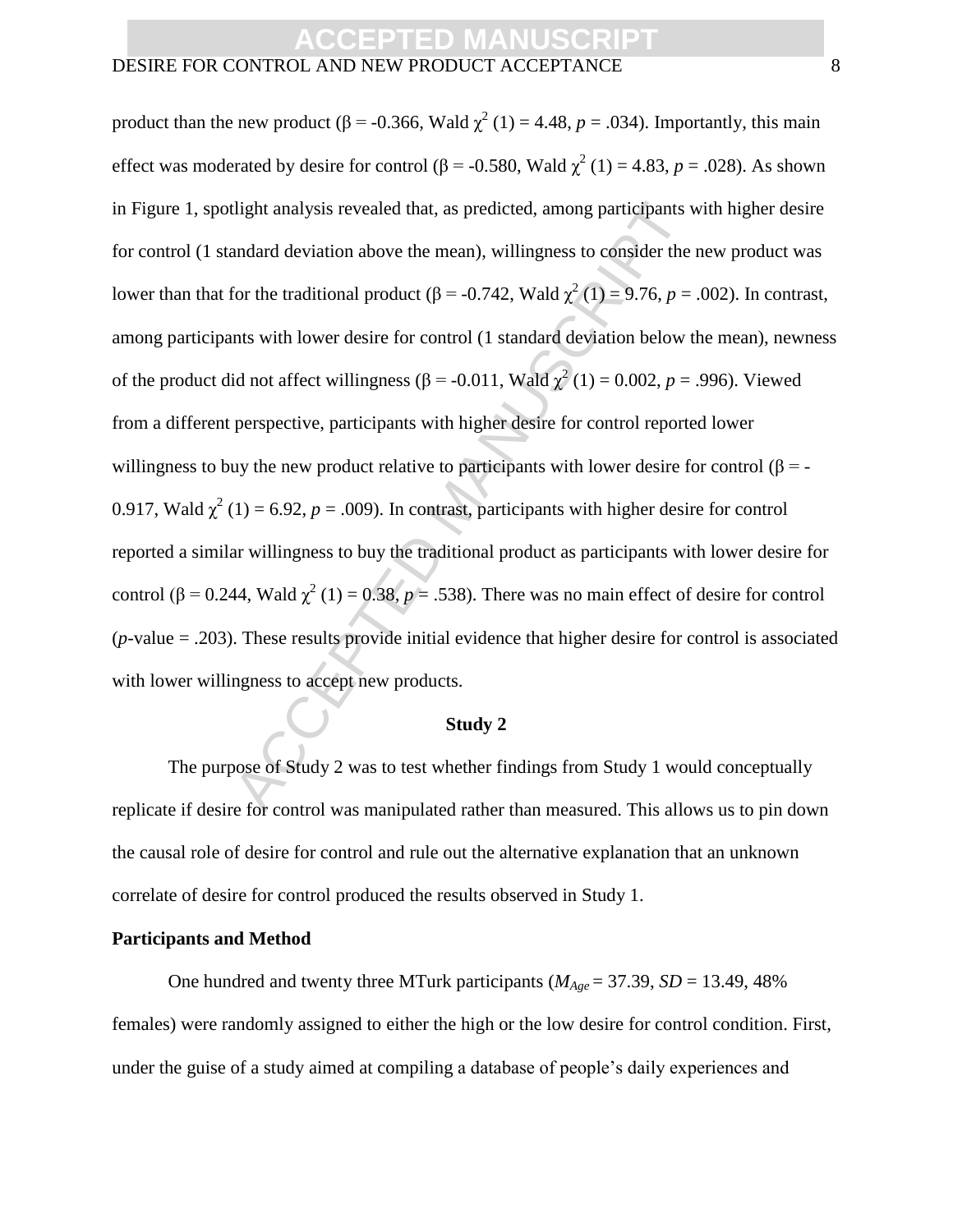#### DESIRE FOR CONTROL AND NEW PRODUCT ACCEPTANCE 9

emotions, participants underwent the desire-for-control manipulation. Specifically, participants were given three minutes to recall and write about a situation in which they did not have control over their environment (high-desire-for-control condition) or a situation in which they had total control (low-desire-for-control condition). Consistent with the drive theory of motivation (e.g., Kay et al., 2009), we expected that recalling situations of not having (vs. having) control would create a high (vs. low) drive state for control, and thus would create a high (vs. low) desire for control. A pretest confirmed that the manipulation influences self-reported desire for control as expected and that it does not influence self-efficacy, need for cognitive closure, risk taking, or locus of control (see technical appendix).

onent (high-desire-for-control condition) or a situation in wh<br>sire-for-control condition). Consistent with the drive theory of<br>), we expected that recalling situations of not having (vs. havir<br>s. low) drive state for cont Next, under the guise of an "unrelated" market research study about consumer preferences, participants were shown four pairs of potato-chip flavors and were asked to indicate which flavor in each pair they preferred. Each pair included one traditional flavor and one new flavor from Lay's "Do Us a Flavor" marketing campaign. The pairs were "Traditional Cheddar and Sour Cream" versus "New New-York Reuben", "Traditional Wavy Ranch" versus "New West Coast Truffle Fries", "Traditional Kettle Cooked Sea Salt and Vinegar" versus "New Kettle Cooked Greektown Gyro", and "Traditional Sour Cream Onion" versus "New Southern Biscuits and Gravy." A pretest confirmed that the new flavors are perceived as newer and more unfamiliar than the traditional flavors but that the two flavor types do not differ in terms of perceived quality or status, or in eliciting disgust (see technical appendix).

At the end of the main study, to further verify that the new flavors were perceived as novel, participants were asked to indicate which of the eight flavors they had previously tried. **Results and Discussion**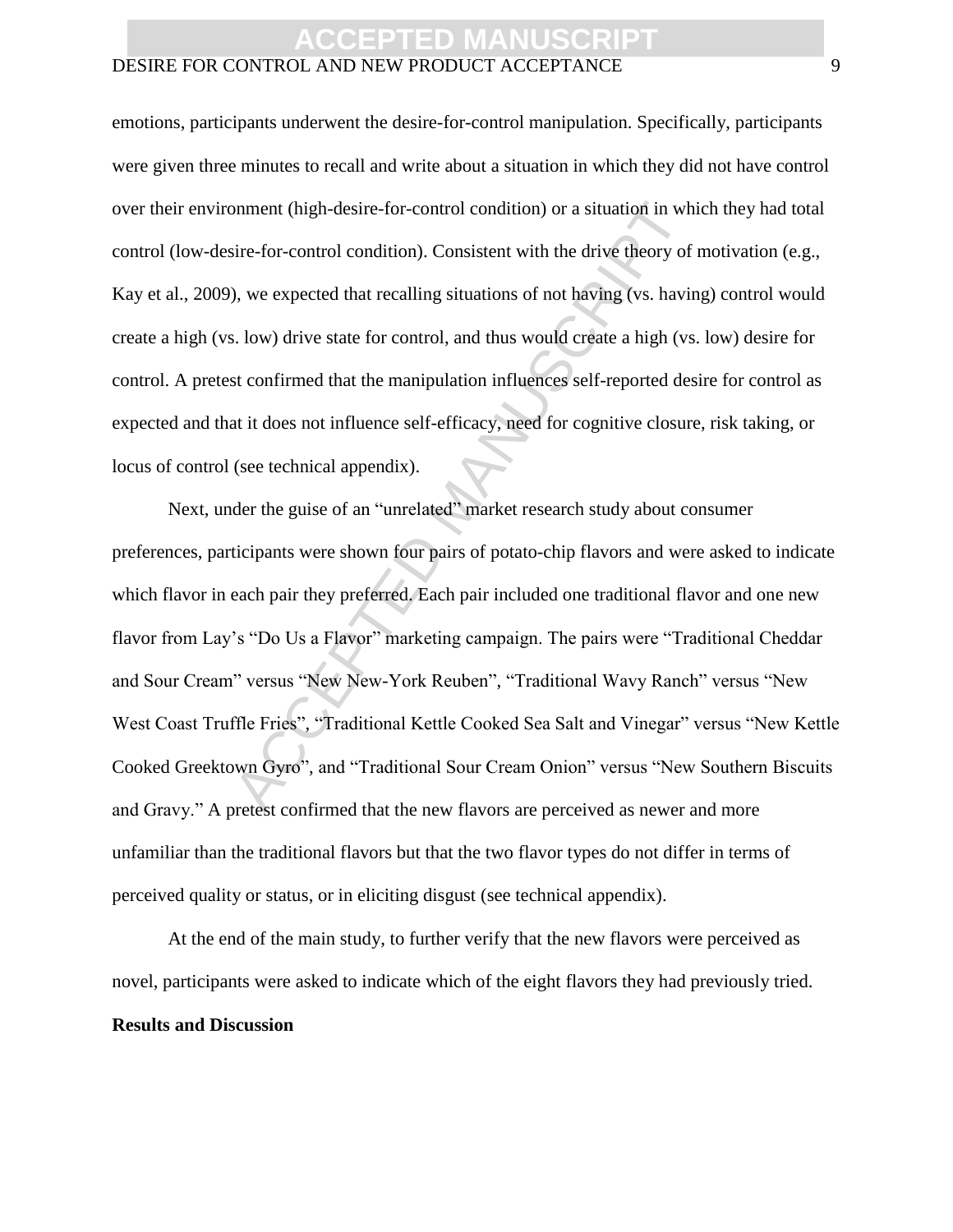#### DESIRE FOR CONTROL AND NEW PRODUCT ACCEPTANCE 10

*Preliminary analyses*. As expected, participants reported having previously tried more of the traditional flavors ( $M = 2.92$ ,  $SD = 1.0$ ) than the new flavors ( $M = 0.55$ ,  $SD = 1.09$ ;  $F(1,121)$  $=$  329.17,  $p < .001$ ) and these results did not differ across conditions ( $F < 1$ ). The total number of new flavors chosen across conditions, which was the main dependent variable of interest, was not contingent on the particular pair of flavors presented  $(F < 1)$ .

*New product acceptance*. The results of an ANOVA revealed that as predicted, participants in the high-desire-for-control condition chose fewer new flavors ( $M = .97$ ,  $SD =$ 1.06) than those in the low-desire-for-control condition  $(M = 1.53, SD = 1.36; F(1, 121) = 6.55, p$  $=$  .012). These results provide further causal support for the hypothesis that high desire for control acts as a barrier to new product acceptance.

#### **Study 3**

( $F$  < 1). These results did not differ across conditions ( $F$  < 1). Then across conditions, which was the main dependent variable in the particular pair of flavors presented ( $F$  < 1).<br> *Auct acceptance*. The results of In the final study, participants evaluated a product that varied along two dimensions—its novelty (new vs. traditional) and its framing (control-increasing vs. control-reducing). In addition, participants' desire for control was measured during a separate, prior session. Based on our conceptualization that only new (vs. traditional) products threaten consumers' sense of control, a control-increasing frame should not improve product evaluations when the product is traditional. Further, consumers with a low desire for control are less averse to a threat to their sense of control in the first place. Therefore we expected a control-increasing (vs. controlreducing) frame to improve the evaluation of the product only when consumers have a high desire for control *and* the product is new. This predicted pattern of results implies a three-way interaction driven by a significant two-way interaction among those with higher (but not lower) desire for control. An additional purpose of Study 3 was to test whether the observed effects are specific to desire for control or whether they extend to other similar constructs such as need for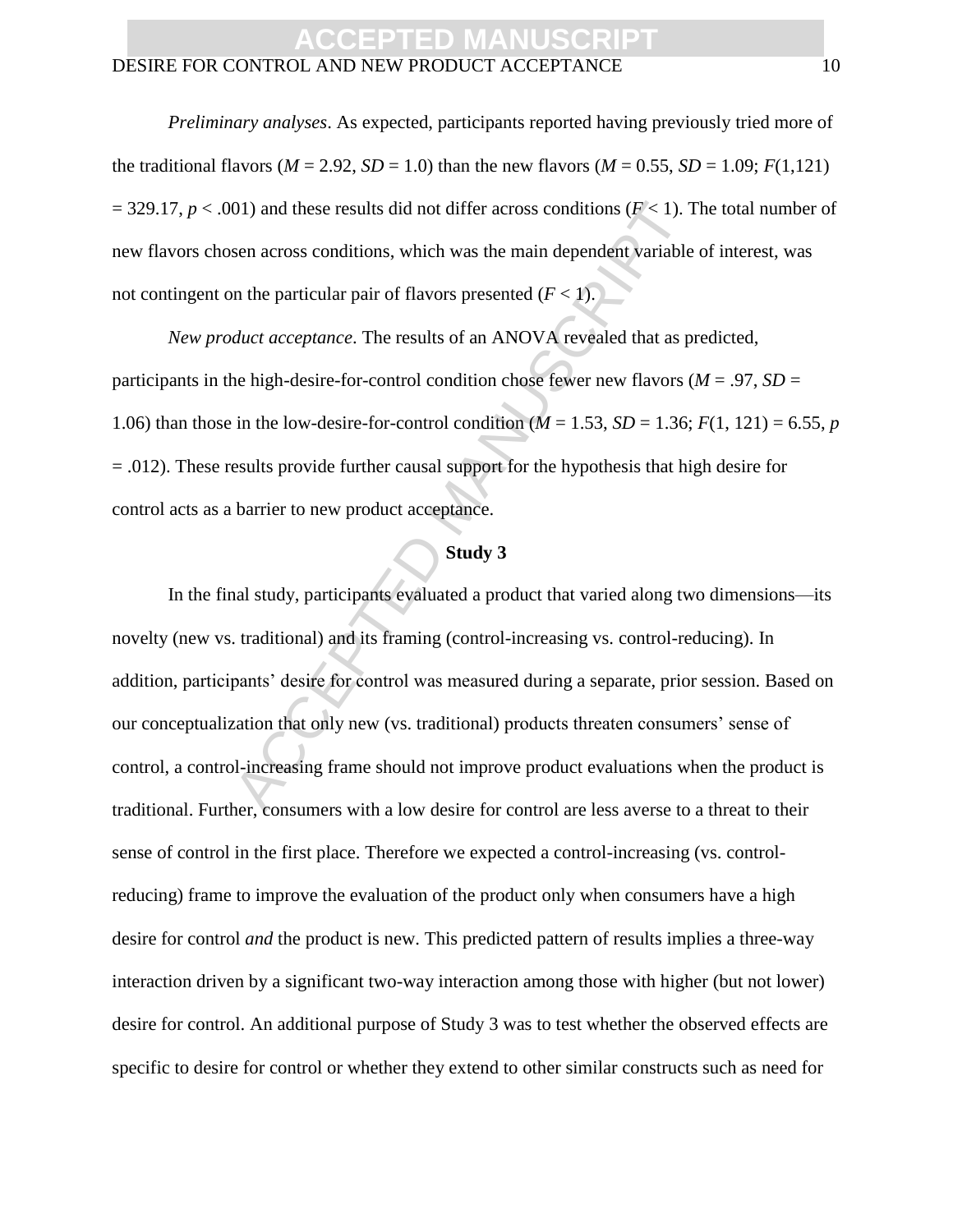#### DESIRE FOR CONTROL AND NEW PRODUCT ACCEPTANCE 11

cognitive closure, self-efficacy, risk aversion and locus of control. We therefore measured these traits in addition to desire for control during the initial session, but expected the aforementioned three-way interaction to emerge only with desire for control.

#### **Participants and Method**

*First Phase*. Study 3 was conducted in two separate phases. In the first phase, 619 MTurk members were asked to complete the Desirability of Control scale (Burger & Cooper 1979) as well as the Need for Cognitive Closure (Roets & Van Hiel, 2011), the Self-Efficacy (Sherer et al., 1982), the DOSPERT (Weber et al., 2002) and the Locus of Control scales (Sapp & Harrod, 1993) (see Appendix II for correlations).

notion to emerge only with desire for control.<br> **ACCEL MANUSCRIPT MANUSCRIPT**<br>
ACCES SERIES SERIES SERIES SERIES SERIES SERIES SERIES SERIES SERIES SERIES SERIES SERIES SERIES OSPERT (Weber et al., 2002) and the Locus of *Second Phase*. After at least two weeks, all respondents from the first phase were invited to participate in a "market research survey." A total of 345 (56%) participants responded (*MAge* = 36.77, *SD* = 12.06, 57.1% females). Participants were randomly assigned to the conditions of a 2 (product-type: new vs. traditional)  $\times$  2 (framing: control-increasing vs. control-reducing) between-subjects design. Depending on the condition, participants were shown one of four possible advertisements for a smoothie product, which consisted of a headline and six bulletpointed pieces of information. Five of the bullet-points were held constant across conditions and provided information such as "No fat," "No preservatives," etc. The first bullet point varied only across product-type conditions. In the new-product condition the bullet point read "A blend of five fruits and vegetables, distinguishable by a new smoothie taste that provides a new sensation for most customers." In the traditional-product condition it read "A blend of five fruits and vegetables, distinguishable by a classic smoothie taste that provides a familiar sensation for most customers." In addition, the headline of the advertisement varied across each of the four conditions. In the traditional-product condition, the control-increasing headline read "Take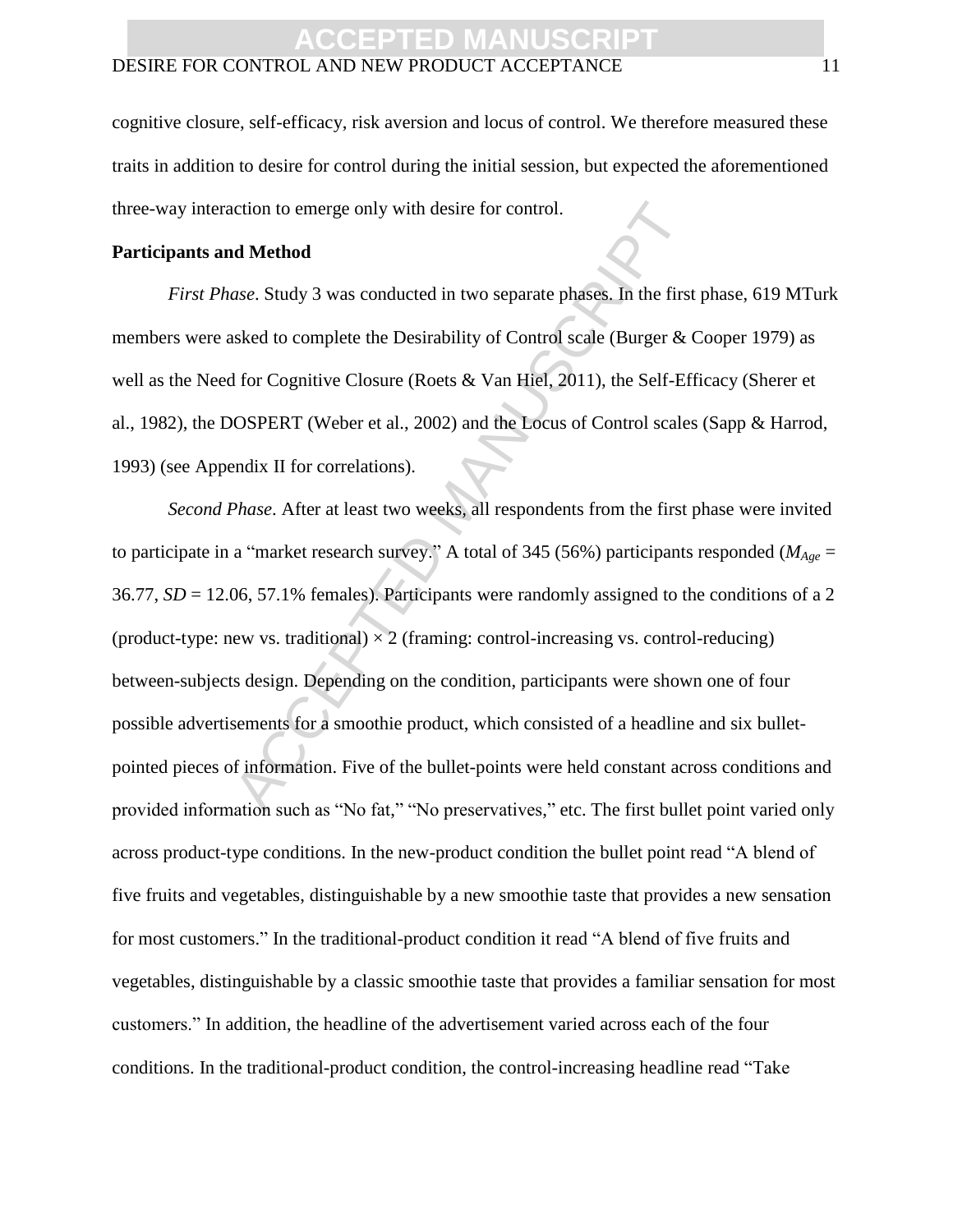#### DESIRE FOR CONTROL AND NEW PRODUCT ACCEPTANCE 12

Charge of Your Taste Buds with This Classic Blend," whereas the control-reducing headline read "Let the Classic Blend Take Charge of Your Taste Buds." In the new-product condition the phrase "Classic Blend" in the two headlines above was replaced with the phrase "New Sensation Blend." A pretest confirmed that the new product is perceived as newer and more unfamiliar than the traditional product. The control-increasing frame increased participants' perceived sense of control relative to the control-reducing frame. However, neither manipulation influenced perceived quality, status, or elicited disgust (see technical appendix).

Blend" in the two headlines above was replaced with the phrase<br>st confirmed that the new product is perceived as newer and m<br>roduct. The control-increasing frame increased participants' per<br>to the control-reducing frame. After seeing this advertisement, participants in the main study reported the likelihood that they would buy the product ("1: very unlikely" to "7: very likely"), the favorability of their attitude towards the product ("1: completely unfavorable" to "7: completely favorable"), whether the product was a good choice for them ("1: very bad choice" to "7: very good choice"), and how much they liked the product ("1: dislike" to "7: like"). Responses to these four items were averaged to compute an overall product evaluation measure ( $\alpha$  = .91).

#### **Results and Discussion**

A regression analysis revealed no significant main effects of product-type (-1: traditional product; 1: new product), framing (-1: control-reducing frame; 1: control-increasing frame), or desire for control (mean-centered), and no significant two-way interactions on product evaluations ( $p$ -values > .1). In contrast, as expected the three-way interaction was significant ( $\beta$ )  $=$  2.1, *t*(337) = 2.34, *p* = .02). Spotlight analyses revealed a significant product-type  $\times$  framing interaction  $(\beta = .19, t(337) = 2.31, p = .02$ ; Figure 2) among participants with high desire for control. Among participants with high desire for control, a control-increasing (vs. controlreducing) frame led to more favorable product evaluations when the product was new ( $\beta = .31$ , *t*(337) = 2.77, *p* = .01) but not when the product was traditional (β = -.06, *t*(337) = -.51, *p* > .6).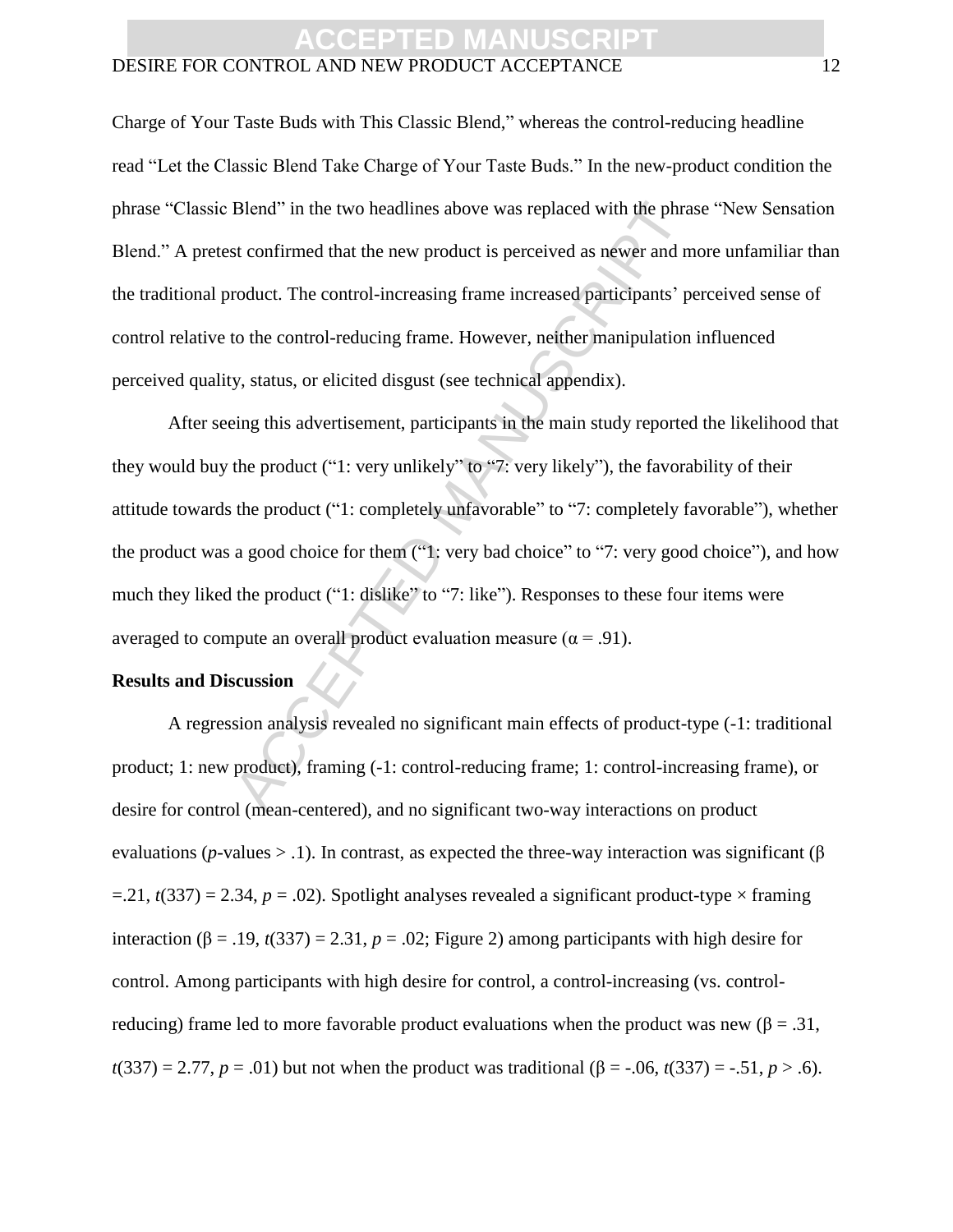#### DESIRE FOR CONTROL AND NEW PRODUCT ACCEPTANCE 13

Among participants with low desire for control there was no product-type  $\times$  framing interaction effect ( $\beta$  = -0.08, *t*(337) = -1.03, *p* > .3).

ran a separate regression analysis (similar to the one above) for<br>ality traits. These analyses did not reveal any similar significa<br>gest  $\beta = .11$ ,  $t(337) = 1.46$ ,  $p = .15$  for Self-Efficacy). We addi<br>sis with desire for c We also ran a separate regression analysis (similar to the one above) for each of the other measured personality traits. These analyses did not reveal any similar significant three-way interactions (largest β = .11,  $t(337) = 1.46$ ,  $p = .15$  for Self-Efficacy). We additionally ran a regression analysis with desire for control while controlling for all other measured related variables. The product-type  $\times$  framing  $\times$  desire-for-control interaction remained significant ( $\beta$  $=$ .24,  $t(327) = 2.81$ ,  $p = .005$ ). These results suggest that the effects observed across our studies are driven by people's desire for control in particular.

In sum, the results of Study 3 show that framing a new product as control-increasing can serve as an effective intervention for firms concerned with increasing new product acceptance among consumers with higher desire for control.

#### **General Discussion**

Across three studies we find evidence that desire for control can act as a psychological barrier to new product acceptance. Specifically, results from our studies show that when desire for control is high—as an individual trait as well as a situational state—consumers are less willing to accept new (vs. traditional) products. Study 3 shows that among consumers with high desire for control, framing a new product as control-increasing leads to more favorable evaluations than framing a new product as control-reducing. In other words, these results suggest that the barrier to new product acceptance posed by high levels of desire for control may be overcome by framing new products as control-increasing. At the same time, such framing does not affect new product evaluations among consumers lower in desire for control suggesting that the framing intervention may be an effective blanket intervention for innovative products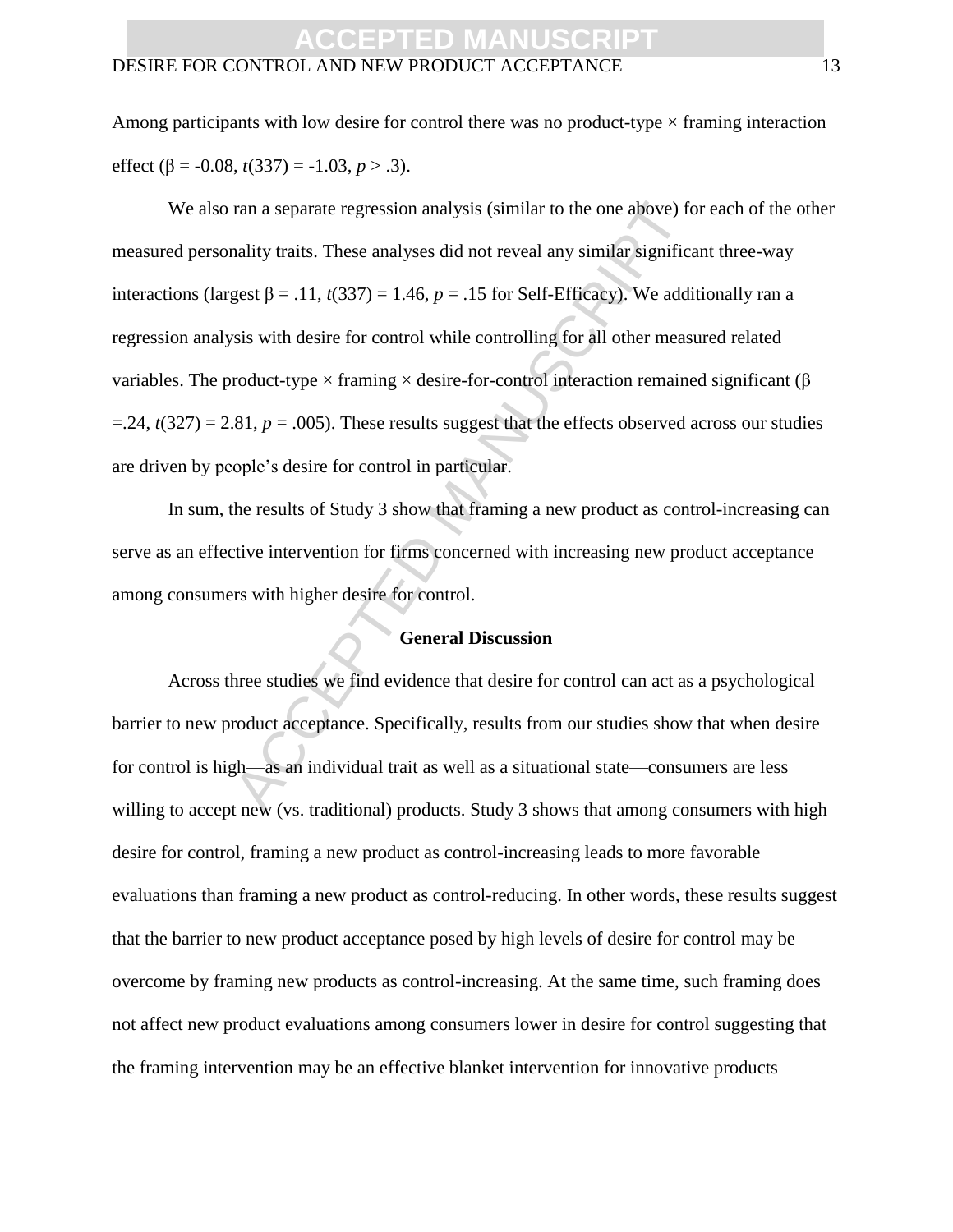#### DESIRE FOR CONTROL AND NEW PRODUCT ACCEPTANCE 14

regardless of levels of desire for control in the market. An additional study not reported here for reasons of space also found results consistent with Study 3. This study, reported in the online technical appendix as Additional Study I, shows that framing new products as control-increasing, rather than novel, increases new product acceptance among consumers with high (vs. low) desire for control.

dix as Additional Study I, shows that framing new products as<br>
El, increases new product acceptance among consumers with hi<br>
I, increases new product acceptance among consumers with hi<br>
Indings are important for marketers These findings are important for marketers concerned with the success of new product introductions, and stand in contrast to the conventional wisdom that marketers should emphasize the novelty of new products. Emphasizing the novelty of new products may be specifically problematic among consumers segments that are high in desire for control, which can be identified through aggregate level proxy measures. For example, prior research has shown that political conservatives are particularly likely to have higher desire for control and that this influences their consumption choices (Fernandes & Mandel, 2014). In addition, data that we have collected suggests cross-cultural differences in desire for control and acceptance of new products. We examined the two largest Asian markets—India and China—and found that Indianborn participants living in the United States reported higher levels of trait desire for control relative to Chinese-born participants. Consistent with the effects of desire for control on new product acceptance, a second study revealed that Chinese participants did not differ in their evaluations of a new (blk. brand) versus traditional (Voss brand) bottled water brand. However, Indian participants evaluated the new product less favorably than the traditional product, suggesting a lower willingness to accept new products. A third study found that students at a university in China were not sensitive to a control-increasing versus control-reducing framing of a new product (i.e. Cinnamon Altoids Mints, which were not available in India or China at the time). However, students in Indian universities evaluated the product more favorably if it was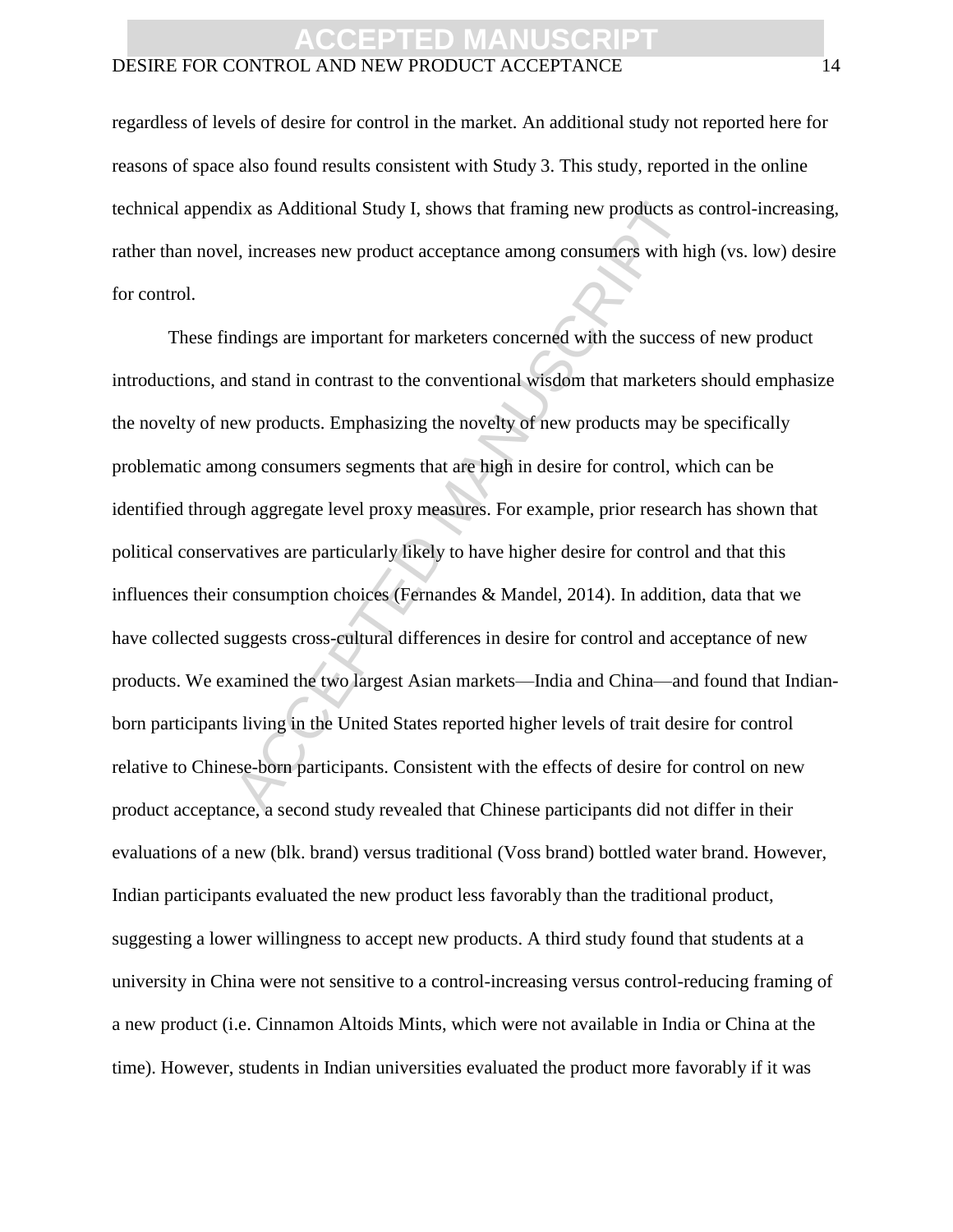#### DESIRE FOR CONTROL AND NEW PRODUCT ACCEPTANCE 15

advertised with a control-increasing (vs. control-reducing) frame (see Additional Study II in the online technical appendix). These results replicate the findings reported in this paper and provide preliminary evidence that Indian consumers have higher desire for control, and could therefore be less open to new products, than Chinese consumers. If this pattern of findings holds among larger representative samples in the two countries, then our conceptualization suggests that firms should use control-increasing frames when marketing new products in India and other markets with high desire for control.

thence that Indian consumers have higher desire for control, and<br>the products, than Chinese consumers. If this pattern of findin<br>tive samples in the two countries, then our conceptualization :<br>rol-increasing frames when ma This paper focuses on documenting the phenomenon and does not pin down its exact underlying mechanism. Results of Study 3 provide preliminary evidence for the suggestion that perceptions of loss of control caused by new products leads to the negative effect of desire for control on new product acceptance. The finding that the effect is attenuated when a sense of control is restored through framing supports this suggestion through a "moderation-of-process" design (Spencer, Zanna, & Fong, 2005). These results, however, do not elucidate *why* new products cause a sense of loss of control. We suggest two possible accounts. First, using new products may entail changing prior routines, which could thereby reduce one's sense of mastery and control over the external environment. Second, new products may entail deviating from one's prior cognitive categories or schemas, which could result in a sense of uncertainty about the external environment and a lower sense of control over it. Future research could empirically investigate why new products lead to a perceived loss of control. One direction may be to explore whether the effect differs across product categories. For example, based on our first speculative account, one may predict a stronger effect among product categories with very specific or hard-to-learn usage routines. On the other hand, based on the second account one may predict a stronger effect in product categories with well-established schemas (e.g., due to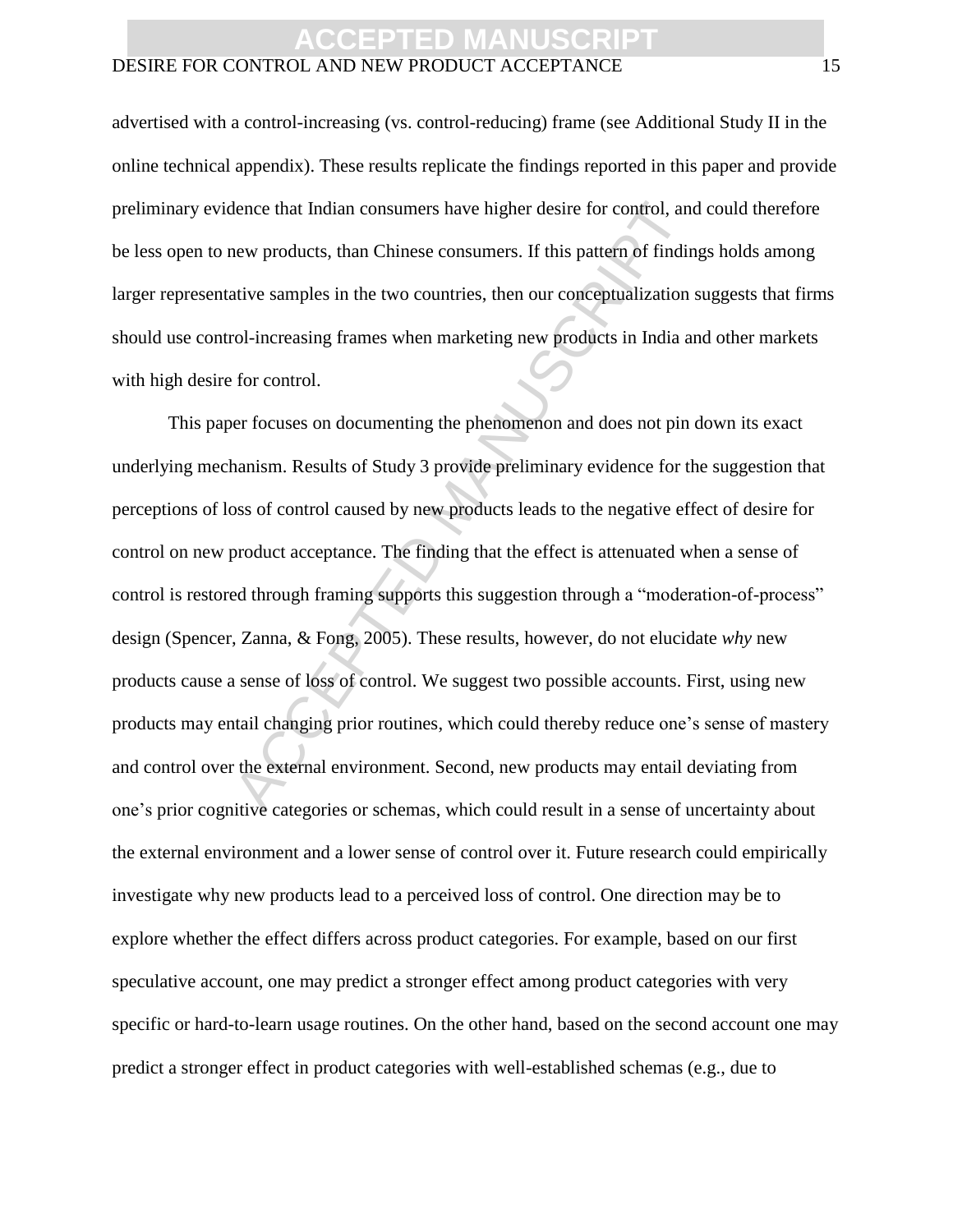#### DESIRE FOR CONTROL AND NEW PRODUCT ACCEPTANCE 16

extensive use, familiarity with the product, or experimental reinforcement of product schema through priming manipulations).

Future research could explore the boundaries of the effects as well. For example, the present research focused mainly on the novelty dimension of new products while holding other dimensions constant. However, new products often promise to provide additional benefits such as added functionality, better designs, etc. Further research could investigate whether the observed effects generalize to these contexts. It is possible that added functionalities of new products themselves create perceived control, thus attenuating the observed effect.

search could explore the boundaries of the effects as well. For<br>focused mainly on the novelty dimension of new products wh<br>stant. However, new products often promise to provide additio<br>onality, better designs, etc. Further Our research also provides a theoretical contribution to the extant work on consumer control. Research has predominantly focused on compensatory consumption, or the ability of product choices and consumption experience to restore consumers' diminished sense of control (Cutright & Samper, 2014; Hamerman & Johar, 2013; Inesi et al., 2011). In contrast, our research suggests that the consumption experience in itself can sometimes *negatively* impact one's sense of control. Future research is needed to identify other product dimensions that can threaten consumers' sense of control so that effective interventions can be designed and implemented when marketing to consumers with high desire for control. Relatedly, it would be interesting to investigate whether product dimensions previously found to increase the sense of control would help mitigate the loss of control caused by product newness. For example, Hammerman and Johar's (2013) finding that lack of control increases preference for lucky products may suggest that high-desire-for-control consumers may no longer be averse to new products if the product is presented as a lucky product (e.g., its price consists of a lucky number). These ideas are important questions for future research on new product adoption, a key issue in marketing.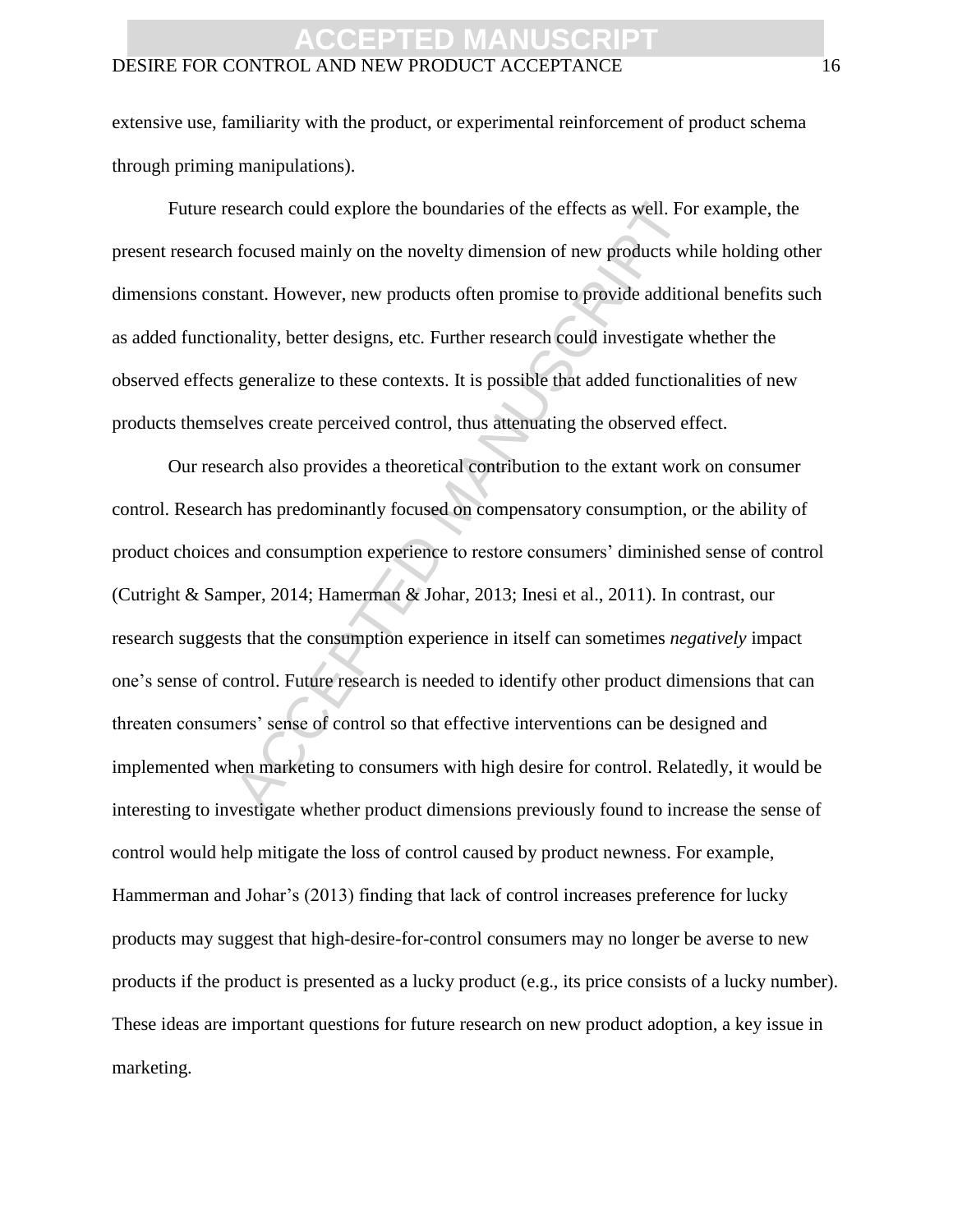#### DESIRE FOR CONTROL AND NEW PRODUCT ACCEPTANCE 17

#### References

- Bandura, A. (1977). Self efficacy: Towards a unifying theory of behavior change. *Psychological Review*, 84(2), 191–215.
- Blais, A. R., & Weber, E. U. (2006). A domain-specific risk-taking (DOSPERT) scale for adult populations. *Judgment and Decision Making*, 1(1).
- Burger, J.M., & Cooper, H.M. (1979). The desirability of control. *Motivation and Emotion*, 3(4) 381–393.
- Burger, J.M. (1992). *Desire For Control: Personality, Social, and Clinical Perspectives.* Plenum Press: New York.
- 84(2), 191–215.<br>
Weber, E. U. (2006). A domain-specific risk-taking (DOSPER<br>
DOSPER<br>
DOSPER<br>
DOSPER<br>
DOSPER, H.M. (1979). The desirability of control. *Motivation*<br>
1.<br>
Cooper, H.M. (1979). The desirability of control. *Mo* Castellion, G. & Markham, S. K. (2013). Perspective: New product failure rates: Influence of argumentum ad populum and self-interest. *Journal of Product Innovation Management*, 30 (5), 976–979.
- Cutright, K.M. & Samper, A. (2014). Doing it the hard way: How low control drives preferences for high-effort products and services. *Journal of Consumer Research*, 41 (October), 730– 744.
- Dillon, K. & Lafley, A. G. (2011). I think of my failures as a gift, *Harvard Business Review*, April.
- Ernest and Young (2009), "Eleven Risks for Consumer Products Companies 1. Consumer Dynamics and Demographic Shifts," (accessed August 1, 2015), [available at http://www.ey.com/GL/en/Industries/Consumer-Products/Eleven-risks-for-consumerproducts-companies---1--Consumer-dynamics-and-demographic-shifts].
- Gatignon, H. & Robertson, T. S. (1989). Technology diffusion: An empirical test of competitive effects. *The Journal of Marketing*, 35–49.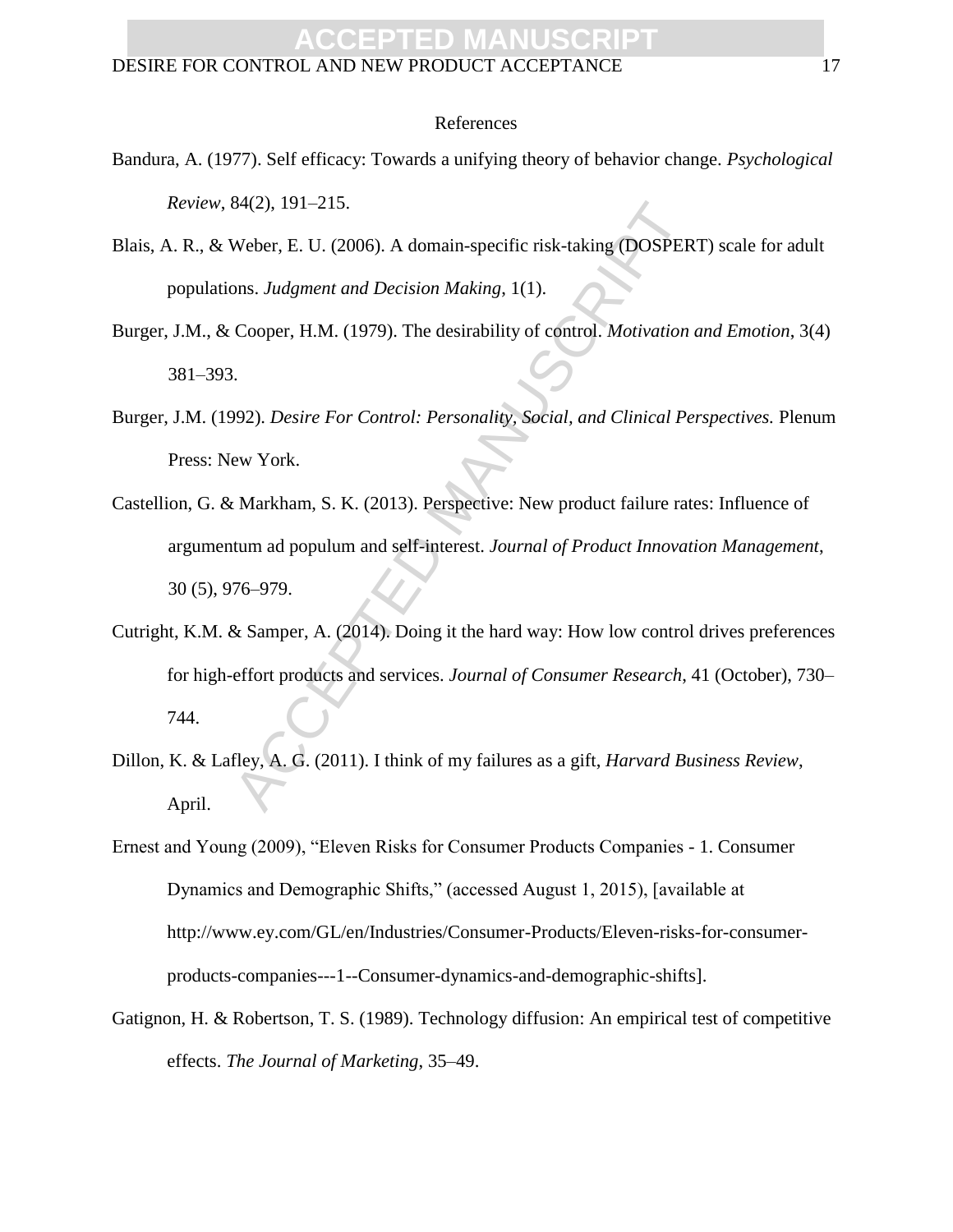- Gourville, J.T. (2006). Eager sellers and stony buyer: Understanding the psychology of newproduct adoption. *Harvard Business Review*, 84 (June), 98–106.
- Hamerman, E.J. & Johar, G.V. (2013) Conditioned superstition: Desire for control and consumer brand preferences. *Journal of Consumer Research*, 40 (October), 428–443.
- & Johar, G.V. (2013) Conditioned superstition: Desire for converterences. Journal of Consumer Research, 40 (October), 428–1. & Horswill, M. S. (2001). The influence of desire for control chavior. Transportation Research Pa Hammond, T. B. & Horswill, M. S. (2001). The influence of desire for control on drivers' risktaking behavior. *Transportation Research Part F: Traffic Psychology and Behaviour,* 4(4), 271–277.
- Higgins, E. T. (2011). *Beyond pleasure and pain: How motivation works*. Oxford University Press.
- Hoeffler, S. (2003). Measuring preferences for really new products. *Journal of Marketing Research*, 40, 406-420.
- Hui, M.K. & Bateson, J.E.G. (1991). Perceived control and the effects of crowding and consumer choice on the service experience, *Journal of Consumer Research*, 18 (September), 174-184.
- Inesi, M.E., Botti, S., Dubois, D., Rucker, D.D., & Galinsky, A.D. (2011). Power and choice: Their dynamic interplay in quenching the thirst for personal control, *Psychological Science*, 22(8), 1042–1048.
- Jhang, J.H., Grant, S.J., & Campbell, M.C. (2012). Get it? Got it. Good! Enhancing new product acceptance by facilitating resolution of extreme incongruity. *Journal of Marketing Research*, 49 (April), 247–259.
- Kagan, J. (1972). Motives and development. *Journal of Personality and Social Psychology,* 22(1), 51–66.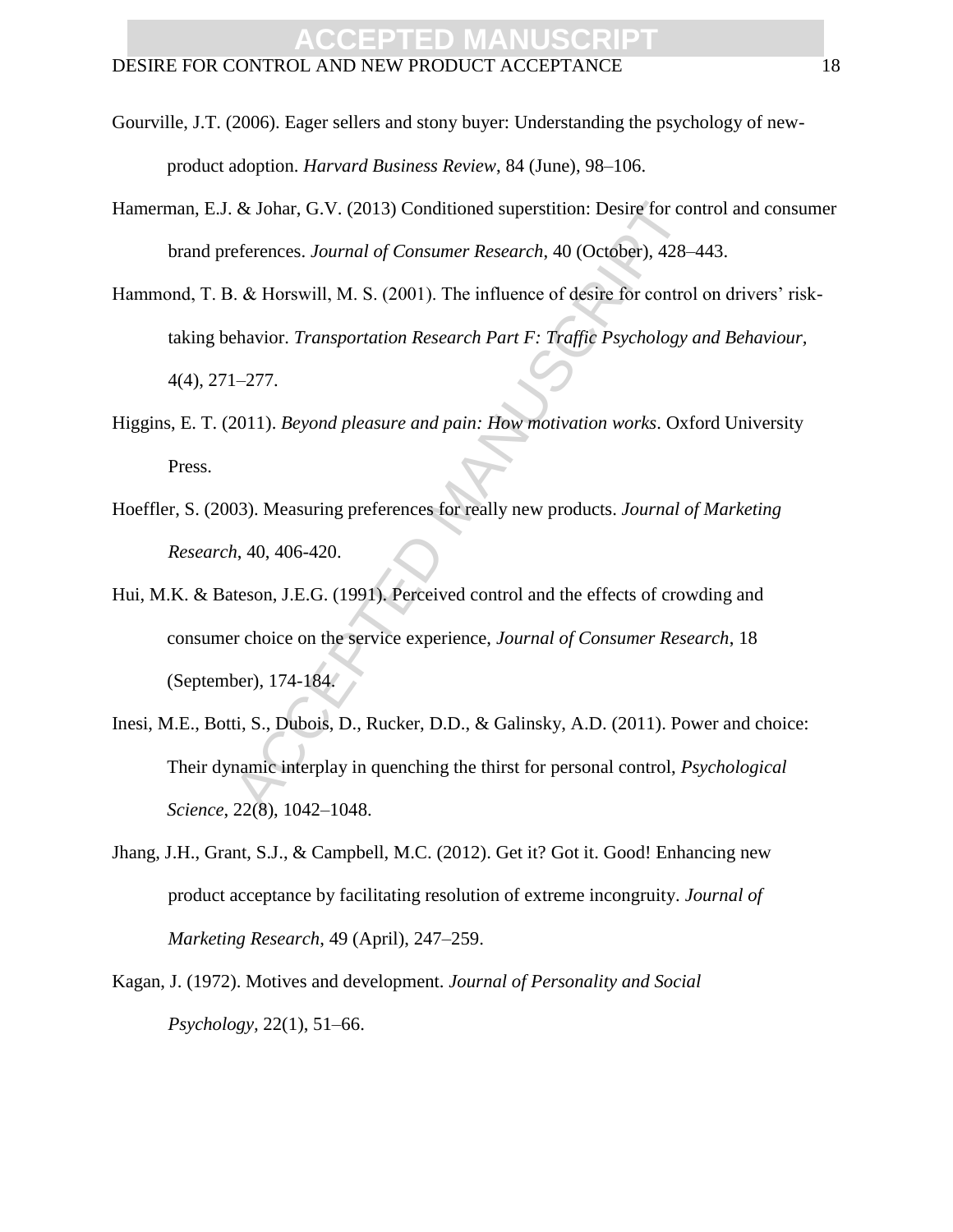- Kay, A.C., Whitson, J.A., Gaucher, D., & Galinsky, A.D. (2009). Compensatory control: Achieving order through the mind, our institutions, and the heavens, *Current Directions in Psychological Science,* 18, 264–268.
- Kelly, G. A. (1955). *The psychology of personal constructs: A theory of personality*, New York: Norton.
- ological Science, 18, 264–268.<br>
555). *The psychology of personal constructs: A theory of personal*<br>
555). *The psychology of personal constructs: A theory of personal*<br>
for control, *Trends in Cognitive Sciences*, 14 (10) Leotti, L. A., Iyengar, S. S., & Ochsner, K., N. (2010). Born to choose: the origins and value of the need for control, *Trends in Cognitive Sciences*, 14 (10).
- Levenson, H. (1974). Activism and powerful others: distinctions within the concept of internalexternal control. *Journal of Personality Assessment*, 38, 377-383.
- Miller, S. M. (1979). Controllability and human stress: Method, evidence and theory. *Behaviour Research and Therapy*, 17 (4), 287–304.
- Mukherjee, A. & Hoyer, W. D. (2001). The effect of novel attributes on product evaluation. *Journal of Consumer Research*, 28 (3), 462–472.
- Roets, A. & Van Hiel, A. (2011). Item selection and validation of a brief, 15-item version of the need for closure scale. *Personality and Individual Differences, 50,* 90-94*.*
- Rotter, J.B. (1966). Generalized expectancies for internal versus external control of reinforcement, *Psychological Monographs*, 80(1).
- Sapp, S.G. & Harrod, W.J. (1993). Reliability and validity of a brief version of Levenson's Locus of Control scale. *Psychological Reports*, 72, 539-550.
- Sherer, M., Maddux, J. E., Mercandante, B., Prentice-Dunn, S., Jacobs, B., & Rogers, R. W. (1982). The Self-Efficacy Scale: Construction and validation. *Psychological Reports*, 51, 663-671.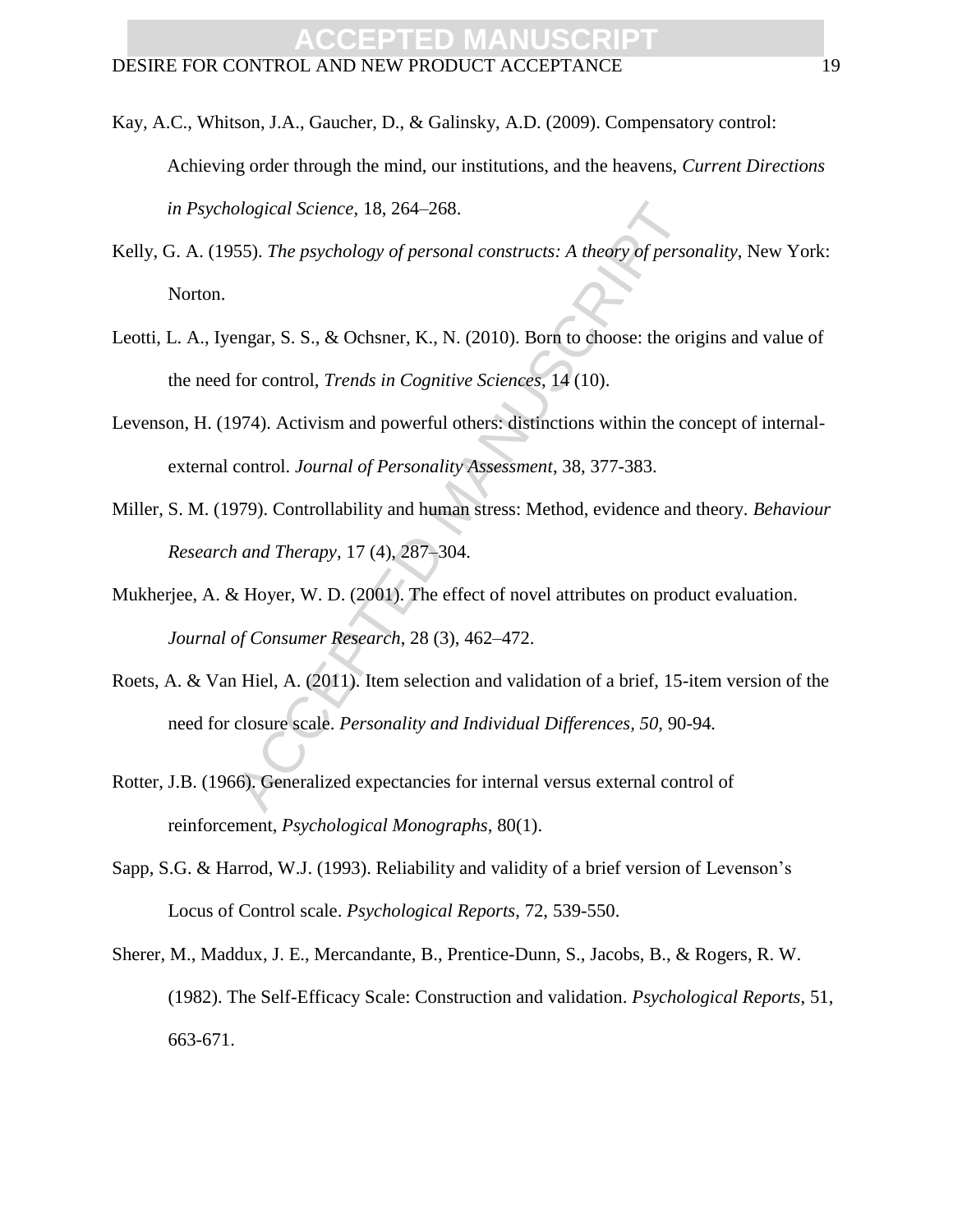- Singelis, T. M. (1994). The measurement of independent and interdependent self-construals. *Personality and Social Psychology Bulletin*, 20(5), 580–591.
- Skinner, E.A. (1996). A guide to constructs of control. *Journal of Personality and Social Psychology*, 7(3), 549–570.
- 996). A guide to constructs of control. *Journal of Personality*<br>28y, 7(3), 549–570.<br>
28y, 7(3), 549–570.<br>
29y, 7(3), 549–570.<br>
2005). Establishing a causal chair<br>
2015 entired and all the set of the set of the set of the Spencer, S. J., Zanna, M. P., & Fong, G. T. (2005). Establishing a causal chain: Why experiments are often more effective than mediational analyses in examining psychological processes. *Journal of Personality and Social Psychology*, 89(6), 845–851.
- Vallacher, R.R., & Wegner D.M. (1989). Levels of personal agency: Individual variation in action identification," *Journal of Personality and Social Psychology,* 57(4), 660–671.
- Weber, E. U., Blais, A.-R., & Betz, N. (2002). A domain-specific risk-attitude scale: Measuring risk perceptions and risk behaviors. *Journal of Behavioral Decision Making*, 15, 263-290.
- Woodward, N. J., & Wallston, B. S. (1987). Age and health care beliefs: Self-efficacy as a mediator of low desire for control. *Psychology and Aging*, 2(1), 3.
- Zhao, M., Hoeffler, S., & Dahl, D. (2009). The role of imagination-focused visualization on new product evaluation, *Journal of Marketing Research*, 46 (February), 46–55.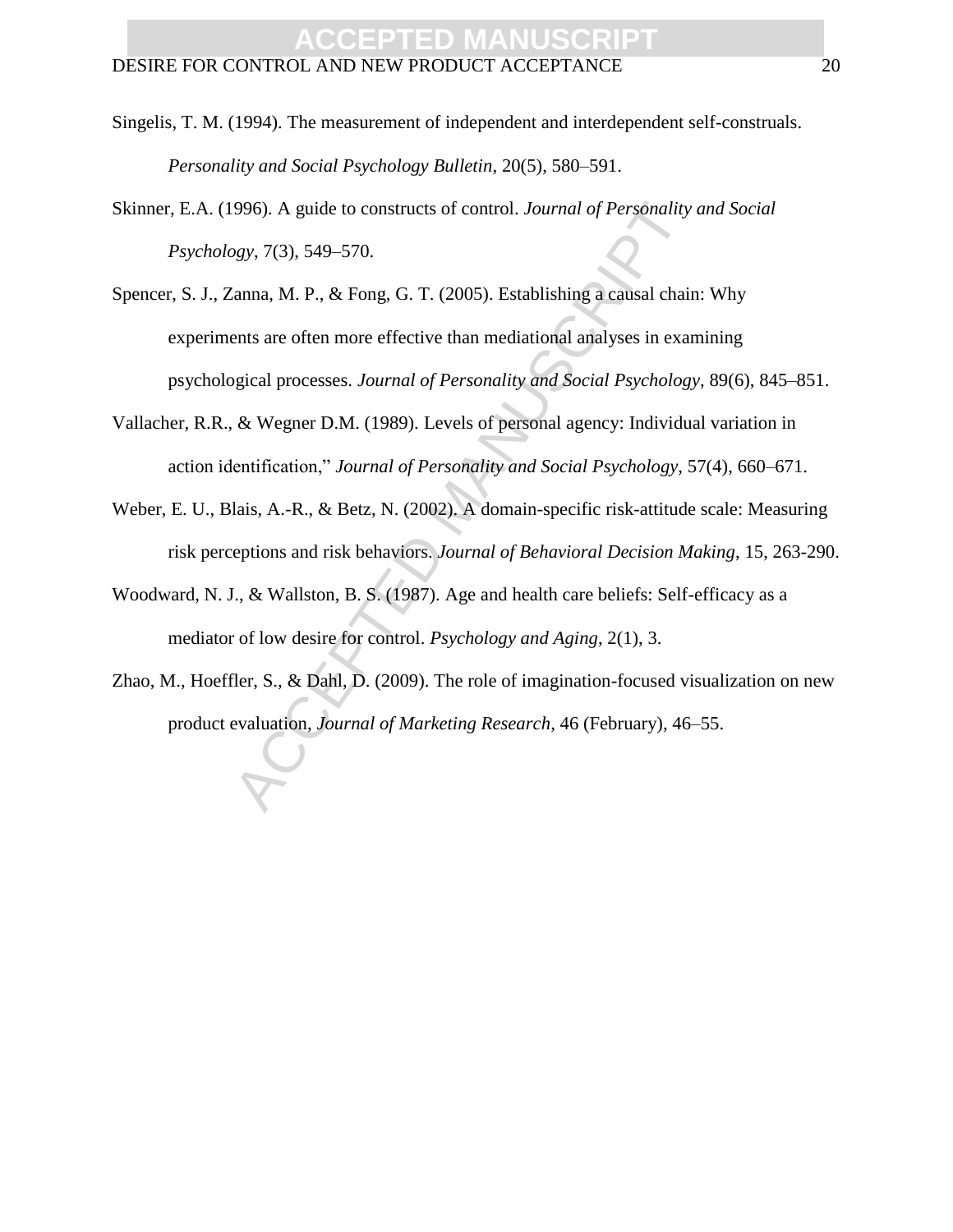#### DESIRE FOR CONTROL AND NEW PRODUCT ACCEPTANCE 21

#### **Appendix I: The Items of the Desirability of Control Scale (Burger & Cooper, 1979)**

- 1. I prefer a job where I have a lot of control over what I do and when I do it.
- 2. I enjoy political participation because I want to have as much of a say in running government as possible.
- 3. I try to avoid situations where someone else tells me what to do.
- 4. I would prefer to be a leader than a follower.
- 5. I enjoy being able to influence the actions of others.
- 6. Others usually know what is best for me.  $(R)^{\hat{}}$
- 7. I enjoy making my own decisions.
- 8. I enjoy having control over my own destiny.
- 9. I would rather someone else take over the leadership role when I'm involved in a group project. (R)
- 10. I consider myself to be generally more capable of handling situations than others are.
- ent as possible.<br>
void situations where someone else tells me what to do.<br>
prefer to be a leader than a follower.<br>
stelly know what is best for me. (R)<sup>\*</sup><br>
stally know what is best for me. (R)<sup>\*</sup><br>
making my own decisions.<br> 11. I'd rather run my own business and make my own mistakes than listen to someone else's orders.
- 12. A small unforeseen event can spoil everything, even with the best planning.
- 13. I like to get a good idea of what a job is all about before I begin.
- 14. When I see a problem, I prefer to do something about it rather than sit by and let it continue.
- 15. When it comes to orders, I would rather give them than receive them.
- 16. I wish I could push many of life's daily decisions off on someone else. (R)
- 17. When driving, I try to avoid putting myself in a situation where I could be hurt by another person's mistake.
- 18. I prefer to avoid situations where someone else has to tell me what it is I should be doing.
- 19. There are many situations in which I would prefer only one choice rather than having to make a decision. (R)
- 20. I like to wait and see if someone else is going to solve a problem so that I don't have to be bothered with it. (R)
- $R =$ Reverse coded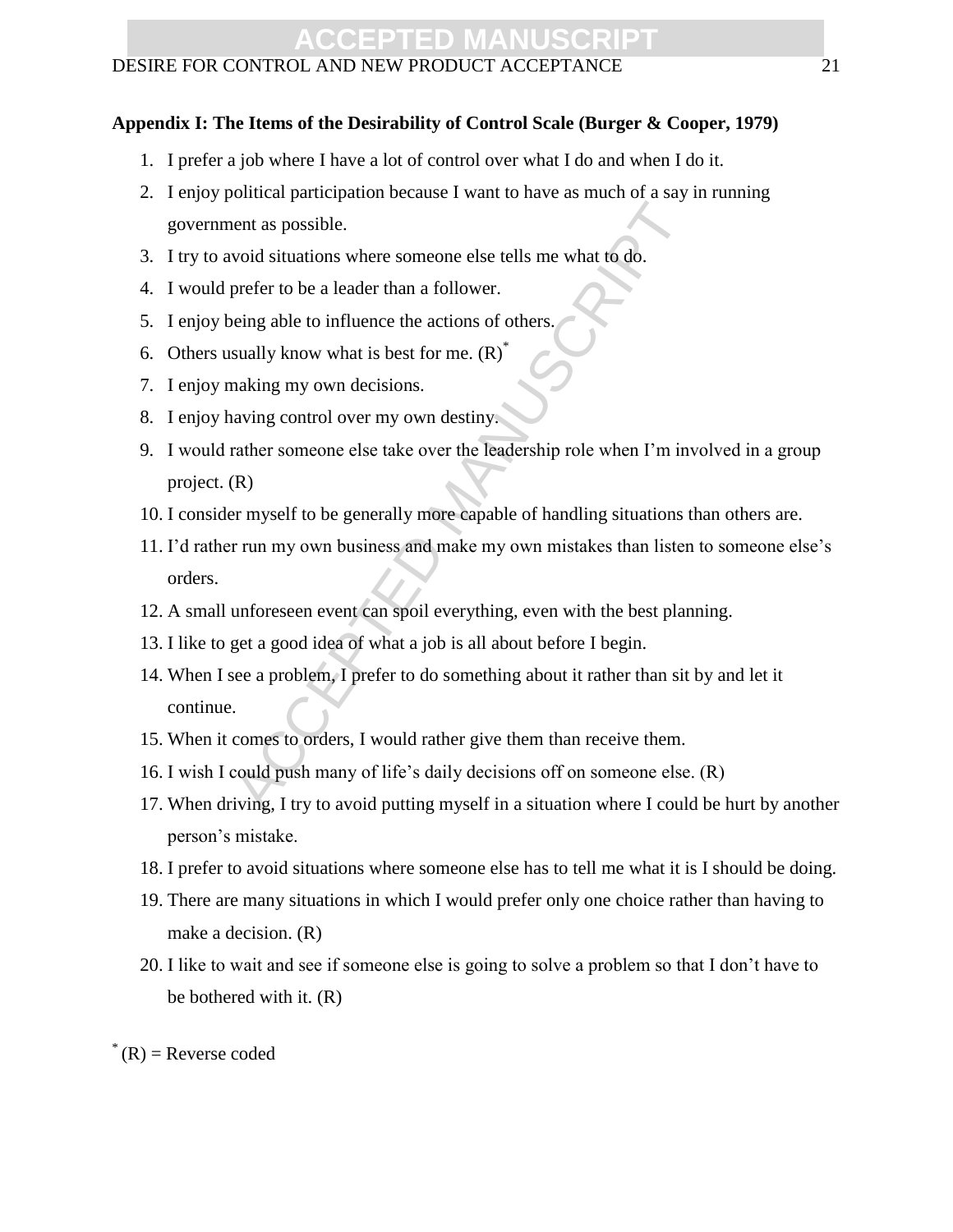### DESIRE FOR CONTROL AND NEW PRODUCT ACCEPTANCE 22

|                                                                                                                                                                                                                                                                                                                                                                                                                                                                                         | NCC          | SE           | <b>DOSPERT:</b><br>Е | <b>DOSPERT:</b><br>F | <b>DOSPERT:</b><br>HS | <b>DOSPERT:</b><br>s | <b>DOSPERT:</b><br>R | LC: I        | LC: C                          | LC: P        |  |  |
|-----------------------------------------------------------------------------------------------------------------------------------------------------------------------------------------------------------------------------------------------------------------------------------------------------------------------------------------------------------------------------------------------------------------------------------------------------------------------------------------|--------------|--------------|----------------------|----------------------|-----------------------|----------------------|----------------------|--------------|--------------------------------|--------------|--|--|
| $DC^a$                                                                                                                                                                                                                                                                                                                                                                                                                                                                                  | .03          | $.47***$     | $-.10^*$             | .05                  | .03                   | $.41***$             | $.09*$               | $.34***$     | $-.18***$                      | $-.19***$    |  |  |
| NCC <sup>b</sup>                                                                                                                                                                                                                                                                                                                                                                                                                                                                        | $\mathbf{1}$ | $-.12***$    | $.14***$             | .08                  | .02                   | $-.01$               | $-0.08$              | $.17***$     | $.27***$                       | $.21***$     |  |  |
| $\mathbf{SE}^\text{c}$                                                                                                                                                                                                                                                                                                                                                                                                                                                                  |              | $\mathbf{1}$ | $-43***$             | $-.19***$            | $-.28***$             | $.22***$             | $-14***$             | $.36***$     | $\textbf{-.48}^{\ast\ast\ast}$ | $-.56***$    |  |  |
| DOSPERT <sup><math>d</math></sup> :<br>E                                                                                                                                                                                                                                                                                                                                                                                                                                                |              |              | $\mathbf{1}$         | $.62***$             | $.67***$              | $.25***$             | $.58***$             | .03          | $.45***$                       | $.47***$     |  |  |
| <b>DOSPERT:</b><br>F                                                                                                                                                                                                                                                                                                                                                                                                                                                                    |              |              |                      | $\mathbf{1}$         | $.51***$              | $.27***$             | $.59***$             | $.17***$     | $.31***$                       | $.33***$     |  |  |
| <b>DOSPERT:</b><br><b>HS</b>                                                                                                                                                                                                                                                                                                                                                                                                                                                            |              |              |                      |                      | $\mathbf{1}$          | $.40***$             | $.66^{***}$          | .02          | $.25***$                       | $.26***$     |  |  |
| <b>DOSPERT:</b><br>S                                                                                                                                                                                                                                                                                                                                                                                                                                                                    |              |              |                      |                      |                       | $\mathbf{1}$         | $.42***$             | $.22***$     | $-.05$                         | $-.03$       |  |  |
| <b>DOSPERT:</b><br>$\bf R$                                                                                                                                                                                                                                                                                                                                                                                                                                                              |              |              |                      |                      |                       |                      | $\mathbf{1}$         | $.15***$     | $.20***$                       | $.20***$     |  |  |
| LC <sup>e</sup> : I                                                                                                                                                                                                                                                                                                                                                                                                                                                                     |              |              |                      |                      |                       |                      |                      | $\mathbf{1}$ | $-.15***$                      | $-.20***$    |  |  |
| LC: C                                                                                                                                                                                                                                                                                                                                                                                                                                                                                   |              |              |                      |                      |                       |                      |                      |              | $\mathbf{1}$                   | $.71***$     |  |  |
| LC: P                                                                                                                                                                                                                                                                                                                                                                                                                                                                                   |              |              |                      |                      |                       |                      |                      |              |                                | $\mathbf{1}$ |  |  |
| <sup>a</sup> Desirability of Control (Burger & Cooper, 1979)<br>$b$ Need for Cognitive Closure (Roets & Van Hiel, 2011)<br><sup>c</sup> Generalized Self Efficacy Scale (Sherer et al., 1982)<br><sup>d</sup> Domain Specific Risk Taking Scale (E: Ethical; F: Financial; HS: Health and Safety; R: Recreational; S: Social) (Weber et al., 2002)<br><sup>e</sup> Locus of Control (I: Internal; C: Chance; P: Powerful Others) (Levenson, 1974)<br>$p < .05$ , $p < .01$ , $p < .001$ |              |              |                      |                      |                       |                      |                      |              |                                |              |  |  |
|                                                                                                                                                                                                                                                                                                                                                                                                                                                                                         |              |              |                      |                      |                       |                      |                      |              |                                |              |  |  |

### **Appendix II: Correlations Amongst Scales in Study 3**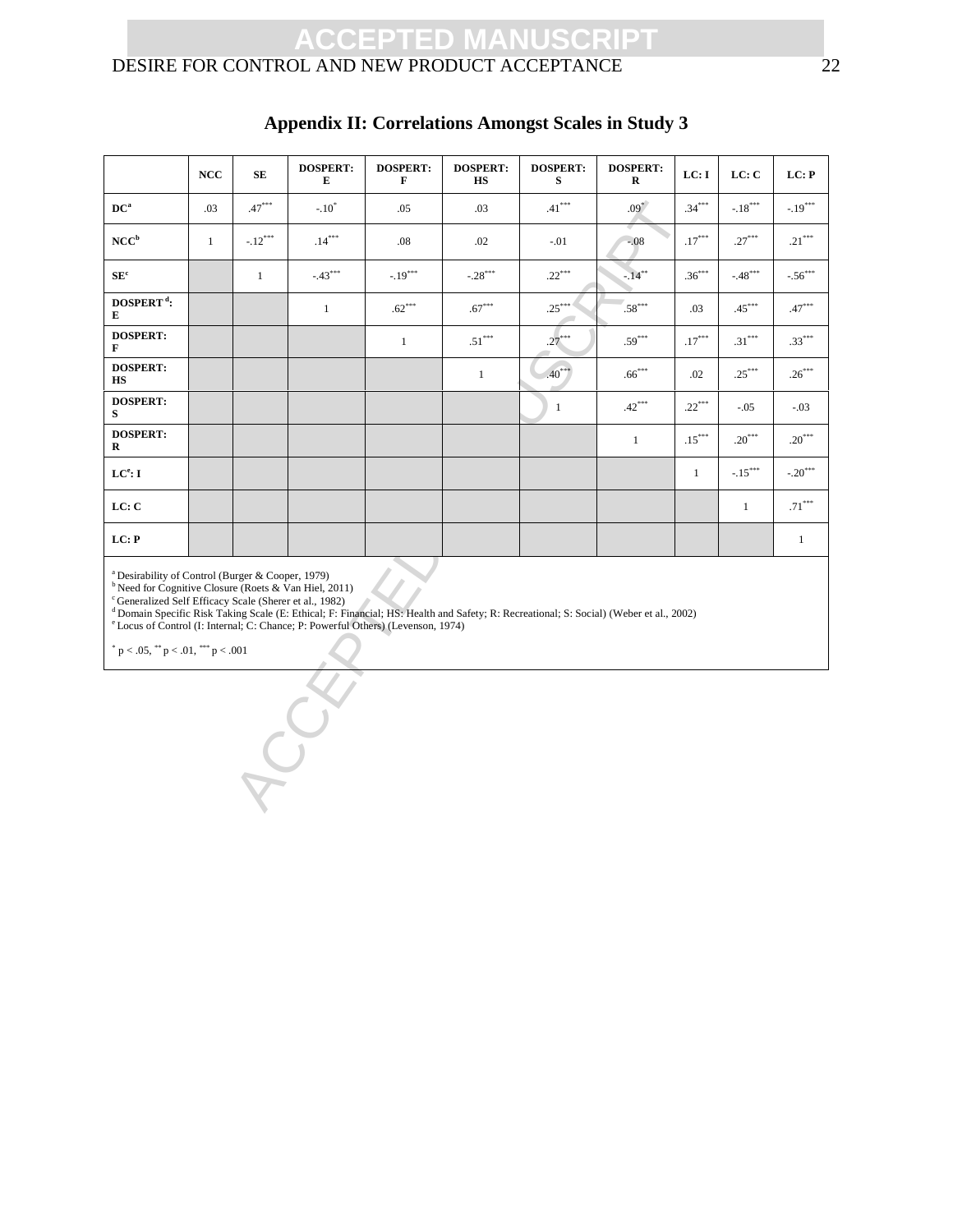### DESIRE FOR CONTROL AND NEW PRODUCT ACCEPTANCE 23



*Figure 1*. Results of Study 1: Probability of considering the toothpaste product as a function of desire for control and product type.